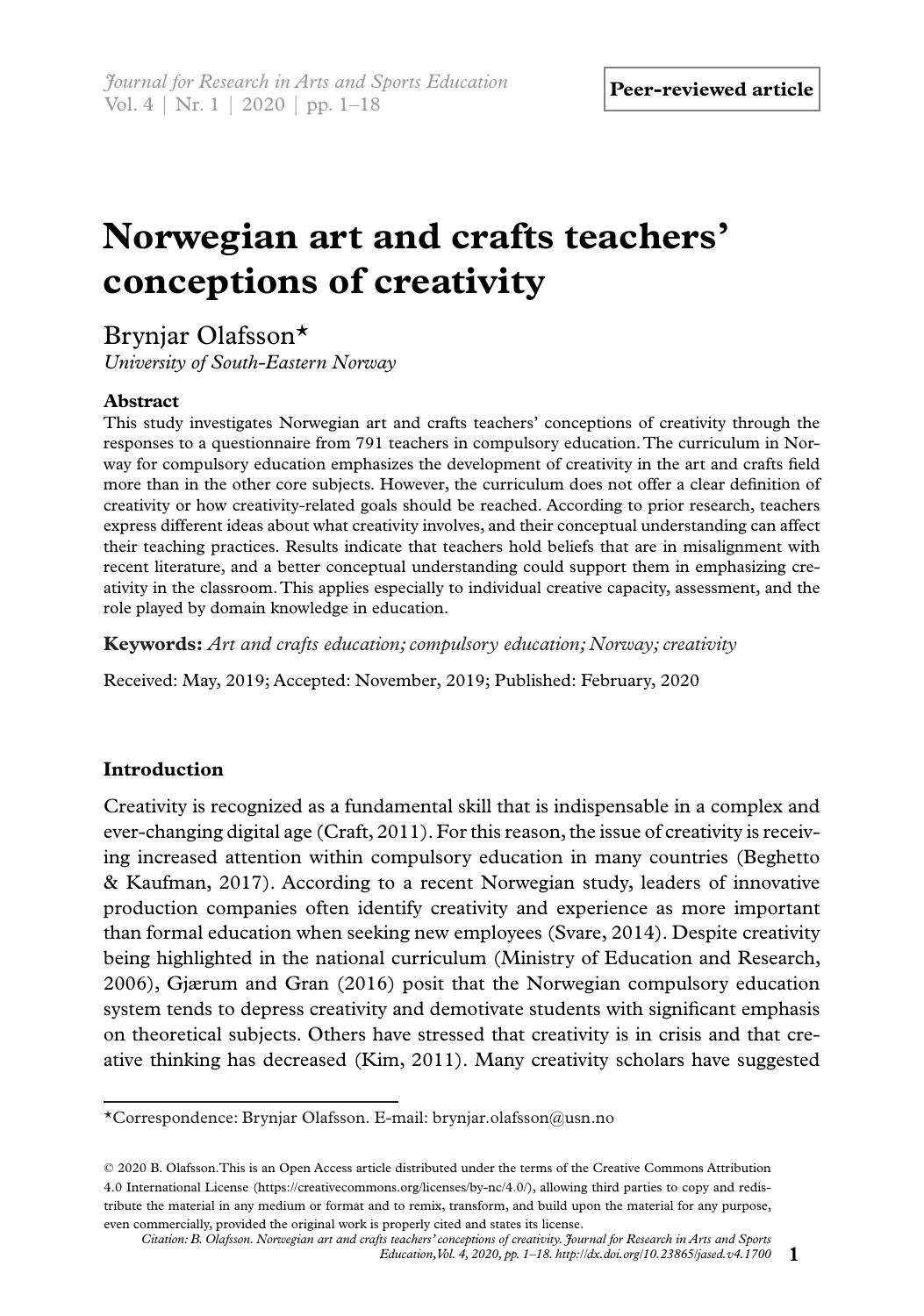ways to support student creativity in all school subjects (e.g., Beghetto, 2013; Craft, 2000; Renzulli, 2017). Gjærum and Gran (2016), however, point to art and crafts as well suited for supporting creativity skills in compulsory education.

Art and crafts (A&C) as a school subject has indeed often been viewed as a suitable platform for practicing creativity. Previous research indicates that teachers in Norway consider A&C as important for student's general development, creativity, and for improving academic results in other subjects (Espeland et al., 2013). Therefore, it is no coincidence that concepts related to creativity appear 16 times in the national compulsory A&C curriculum, but only six times in the curriculum for Norwegian, and twice in the natural sciences curriculum in comparison. Consequently, the A&C curriculum aims to provide students with opportunities to practice their creativity using a range of different materials and through utilizing various techniques and tools (Ministry of Education and Research, 2006).

Nevertheless, this does not mean that A&C students actually receive more opportunities to be creative. The report, *Art for Art's Sake*, on the impact of arts education in the OECD countries, states that "[d]espite the common assumption that arts education teaches creativity, we found little evidence for this hypothesis in the area of multiarts and visual arts education" (Winner, Goldstein & Vincent-Lancrin, 2003, p. 185). This could be linked to the fact that teachers find it difficult to translate positive attitudes regarding creativity to creativity-fostering practices (Bereczki & Karpati, 2018; Eckhoff, 2011). According to Craft (2000), fostering creativity requires a commitment to fostering the physical space in which creativity occurs as well as a clear conceptual understanding. When reviewing recent research literature on creative learning environments, Davies et al. (2013) concluded that teachers have different ideas regarding the concept of creativity, and this can be an obstacle when attempting to teach creativity (see also Bereczki & Karpati, 2018; Diakidoy & Kanari, 1998). With clear conceptual knowledge, teachers will know better when or how to encourage creative experimentation and risk-taking, or how to respond to students' mistakes, questions, and actions.

Given the strong link the A&C school subject has to creativity, it appears that A&C teachers have greater responsibility to develop creativity skills in students. This study, therefore, sets out to investigate how Norwegian A&C teachers within compulsory education understand creativity. Some previous research studies have included A&C teachers without identifying explicitly their conceptions. The question asked in this article is: *How do A&C teachers in Norwegian compulsory education comprehend creativity?* 

#### **Art and crafts in compulsory education in Norway**

The current Norwegian compulsory curriculum, *Kunnskapsløftet* (i.e., the Knowledge Promotion Reform), aims to help students overcome life challenges, prepare for undiscovered professions, master changing environments, and confidently face a constantly evolving future (Ministry of Education and Research, 2006). The development of creativity in individuals is thus, both explicitly and implicitly, one of the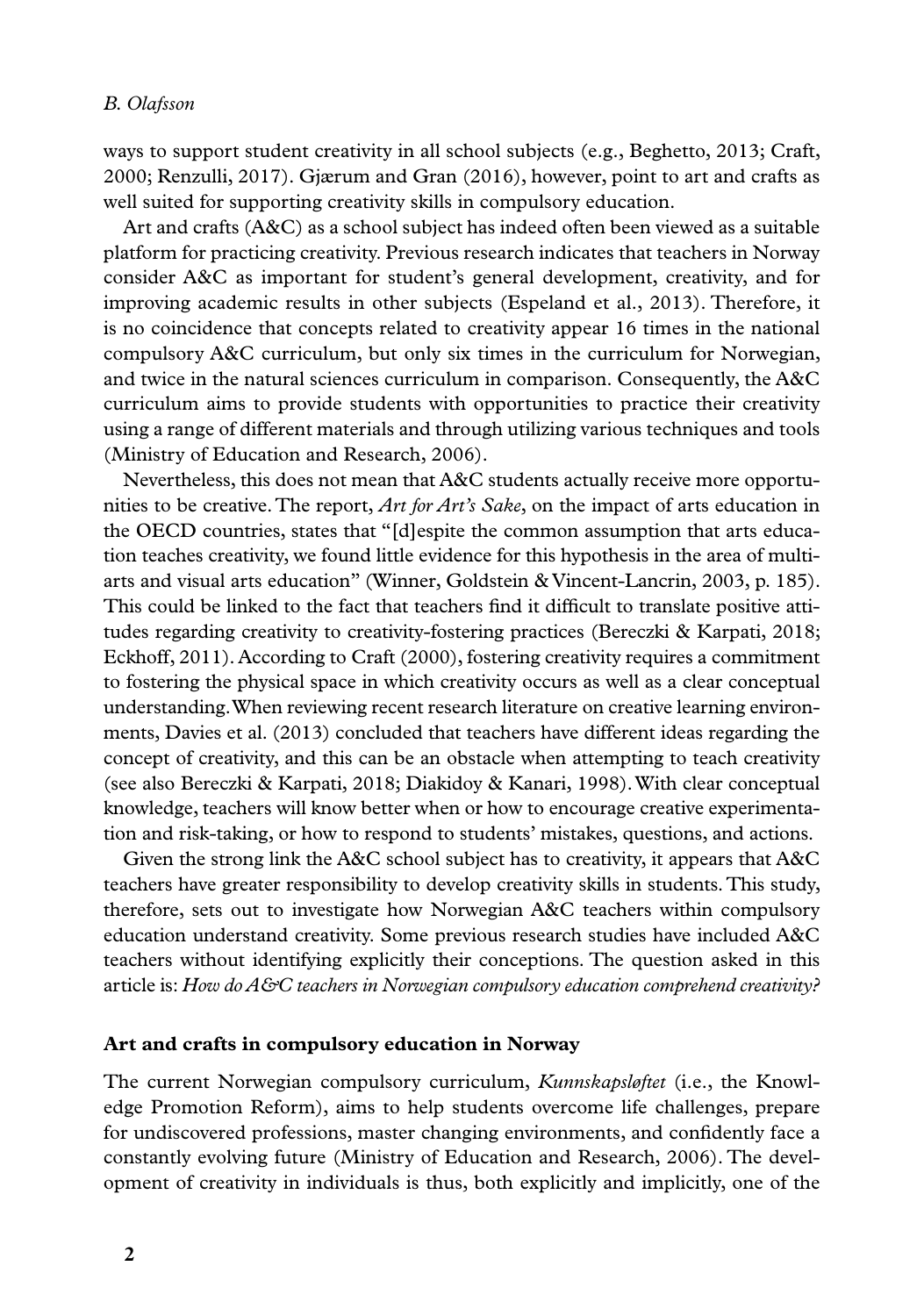most important aspects of compulsory education. For this reason, its relevance is emphasized in a number of different subject areas.

The national curriculum underlines the importance of developing creativity through A&C education. Moreover, it considers knowledge acquired through A&C to be an important basis for "… personal development that is a premise for purposeful creative idea generation, visual communication and production" (Ministry of Education and Research, 2006). Furthermore, it underlines the importance of developing aesthetic competence within a creative context to help students influence their environment and society.

The A&C curriculum is divided into four main areas: visual communication, design, art, and architecture. Creativity is emphasized in all these areas. Competence aims are formulated for each area by the end of Grades 2, 4, 7, and 10. Five fundamental skills form the basis of the four main areas. Accordingly, the students should be able to:

- − express themselves verbally; communicating with others and presenting their own work,
- − express themselves in writing; using both visual and symbolic expressions,
- − read; interpreting signs and symbols and finding inspiration in the creative work of others,
- − calculate; working with proportions, dimensions, and geometric drawings, and
- − use digital tools; finding information and producing digital drawings.

(Ministry of Education and Research, 2006, p. 93)

More than in the past, the current A&C curriculum emphasises creativity, problemsolving skills through craft and design, and artistic activities based on students' experiences. These creative activities enhance the students' understanding of their environment, their abilities to express themselves and to communicate.

The students learn to work with different materials and to develop their own ideas through problem solving. The students' experiences are linked to art, design, and architecture, which relate their practical work to a social context. Creativity in the A&C curriculum is regarded as important for students' general development and their abilities to influence their environment (society). The A&C curriculum, furthermore, encourages students to participate in entrepreneurial activities, focusing on the development of skills or attributes that enable the realisation of a creative idea.

According to these aforementioned elements, the intention of the A&C curriculum is to have creativity as a well-integrated part of teaching and learning.

#### **Creativity and learning**

Creativity is defined in this paper as the invention of something that is both novel and task-appropriate (Helfand, Kaufman, & Beghetto, 2017; NACCCE, 1999; Runco & Jaeger, 2012). Creativity is a key component in human cognition, and many scholars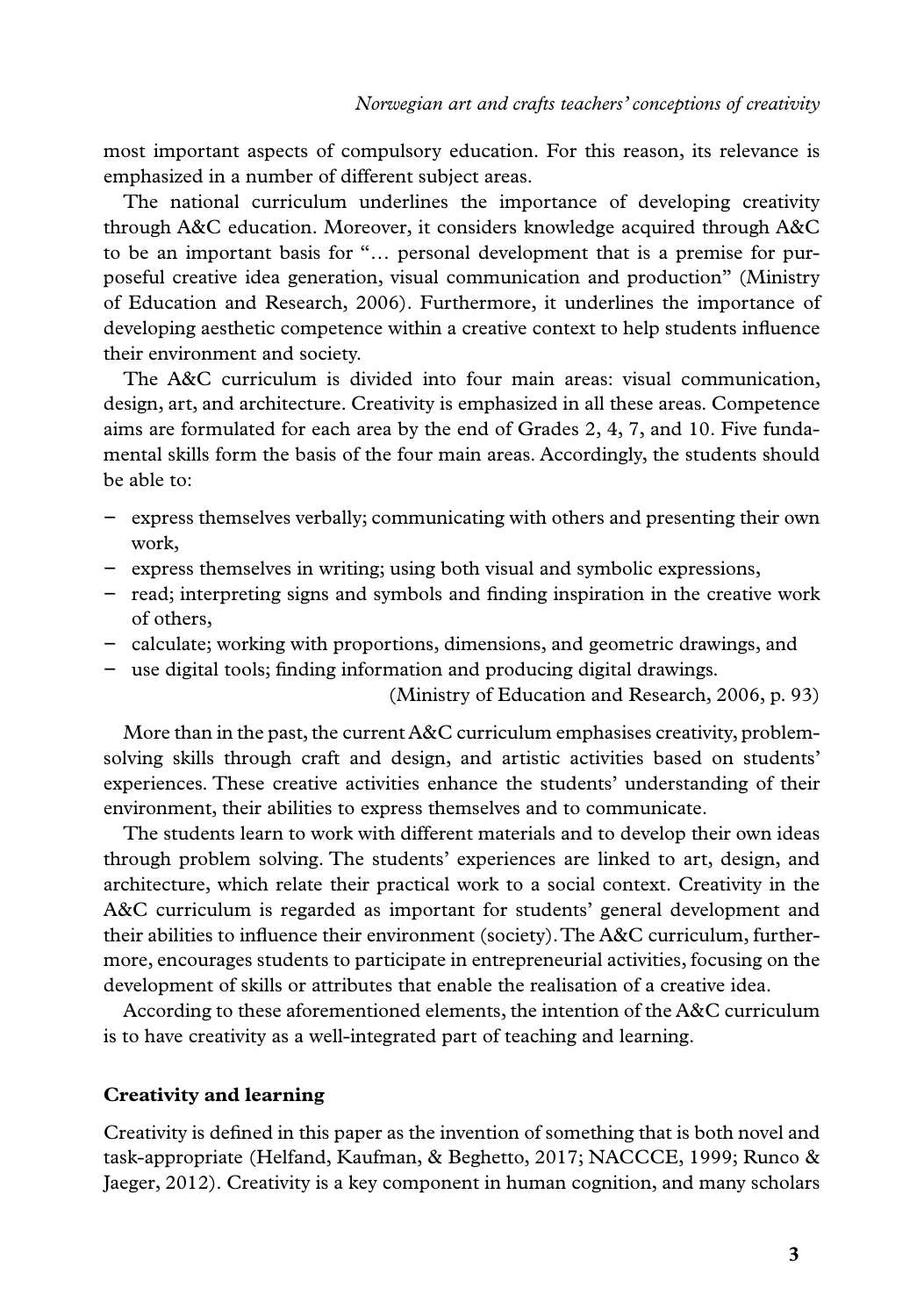have pointed out that there is a strong relationship between creativity and learning (Beghetto & Kaufman, 2007; Sawyer, 2010; Vygotsky, 1967/2004). Vygotsky (1967/2004) states that creativity is the combinatorial process of the imagination. He says that when an individual acquires new knowledge, it does not transmit passively, but is internalized through verbal communication, observation, and participation. By transforming and connecting information with prior knowledge and experience, the receiver creates a unique understanding (Moran & John-Steiner, 2003). This transformative internalization can in itself be creative, and the unique individual understanding can be a part of later objective creative expressions (Beghetto & Kaufman, 2007). Consequently, all healthy individuals who are able to learn should have the capacity to be creative.

This personal understanding is subjective. However, in education the focus is usually on objective products within a school subject or domain. Little dispute exists among creativity scholars that extensive domain knowledge is important to make a valuable contribution to a domain and reach the status of eminent creators (Csikszentmihalyi, 1998; Gardner, 1993; Sawyer, 2012). However, debate continues on whether creativity is best viewed as domain-general or domain-specific in the context of education (e.g., Baer, 2019; Plucker & Beghetto, 2004). Creativity can be viewed as domain-general because it can be defined as an attitude toward life, and people can develop a creative mindset that can potentially be used across domains (Olafsson & Gulliksen, 2018; Sternberg, 2009). The main argument for domain-specificity, on the other hand, is that creativity is not something that can be taught without context but must be taught domain by domain (Baer, 2019). According to Plucker and Beghetto (2004), one way of looking at this dichotomy is to focus on transfer of skills and knowledge to new situations. Plucker and Beghetto (2004) argue that transfer can be hindered with too much specificity or too much generality; they propose balance and flexibility between the two in education. However, recent research literature on transfer indicates that deep understanding of essential knowledge and skills in a subject matter will support transfer (Pellegrino & Hilton, 2013; Sawyer, 2014). Knowledge that extends beyond the surface memorization, and is authentic to reallife work experience, will be easier for students to apply in new and meaningful ways (National Research Council, 2000; Sawyer, 2010). Consequently, focusing on deep knowledge in school subjects will increase transfer and thereby creativity, because creativity is all about making new and novel connections within and across domains.

To support the creativity of students, teachers must be able to assess the process (Beghetto, 2010, 2013). Assessment is also a challenge when it comes to A&C (Lutnæs, 2013), and attempts have been made in Norway to design tools to assess creativity (e.g., Lutnæs, 2009; Lutnæs 2018; Moe, 2012; Øidvin, 2010). Lutnæes (2011) interviewed seven Grade 10 A&C teachers within compulsory education in Norway and found that they focused mostly upon mastering technical skills together with original and personal expression. The respondents had a clear conception of how to describe the quality of the technical skills, but struggled to verbalize the original or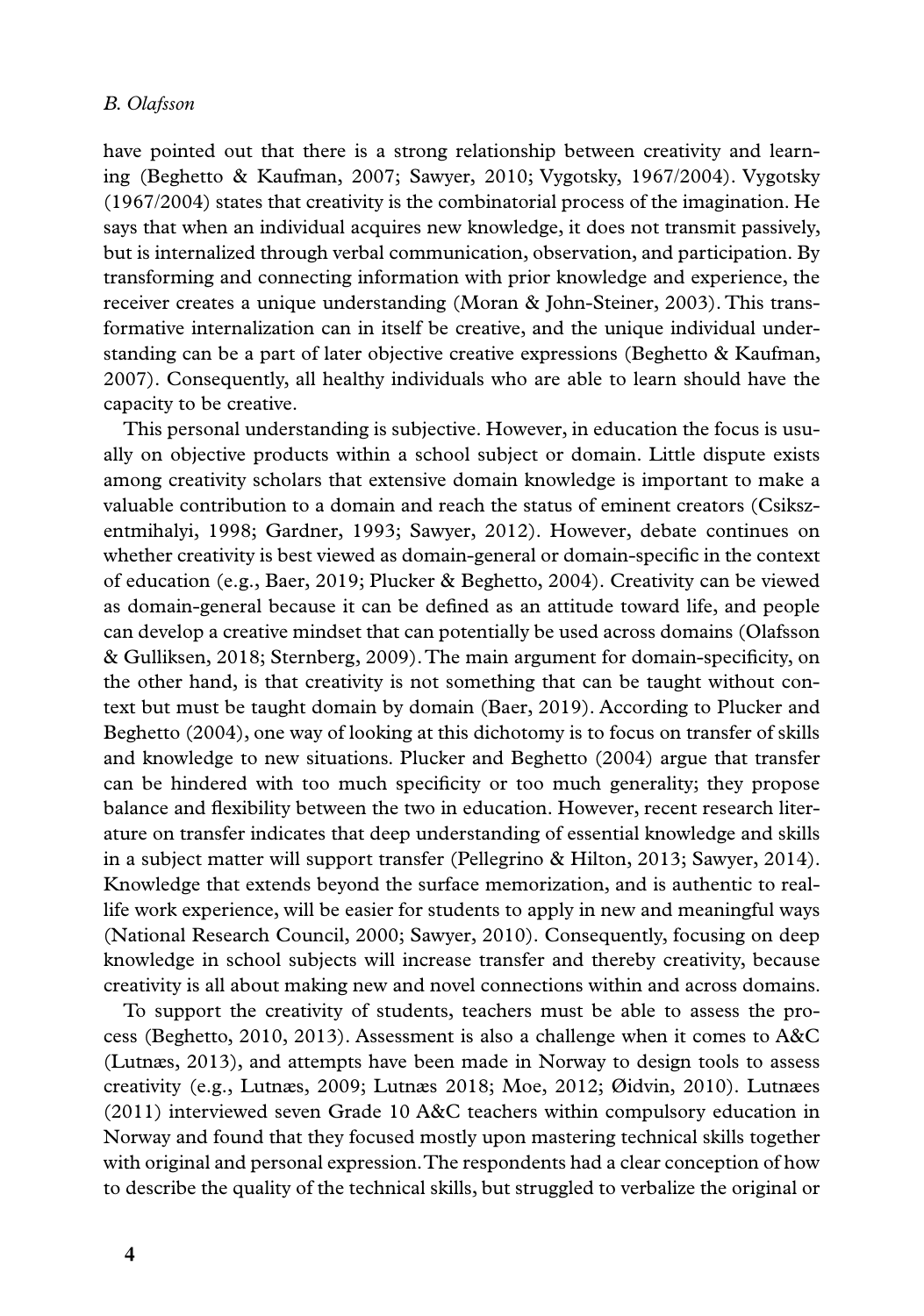personal aspects. Another indication of the complexity of assessment in A&C is that there are more complaints about the final grade in A&C than in other school subjects (Skolt, 2014). In a study on the quality, practice, and possibilities in A&C education in Norway, Bamford (2012) concluded that criteria and directions on assessment are insufficient and need to be developed further.

One of the most widely documented assessment techniques for creativity is the consensual assessment technique developed by Amabile (1982; 1996), in which groups of expert judges assess the actual creative performance. Self-grading measures have also been developed in which individuals rate their own abilities, but according to Hennessey (2017) a comprehensive model that captures the complexity of creativity is yet to be developed.

#### **Teachers' conceptions of what creativity is**

According to Pajares (1992), teachers' conceptions about creativity may influence their understanding, teaching practices, and evaluations. A conception is defined in this article as an idea of what something or someone is like, or a basic understanding of a situation or a principle (Colman, 2008). A conception, therefore, does not have to be evidence-based, but can be opinions or beliefs held by an individual.

Bereczki & Kárpáti (2018) reviewed recent research on teachers' beliefs about creativity and found that several studies reveal inconsistencies between teachers' conceptions and their pedagogical practices; as a result, this can affect children's learning and development. Furthermore, they found that even though teachers are positive and knowledgeable about creativity, many find it difficult to convert their ideas into effective practices. Many teachers, additionally, identify non-creative fostering classroom activities as creative and cannot distinguish between the two (e.g., Al-Nouh, Abdul-Kareem & Taqi, 2014; Newton & Newton, 2012; Zbainos & Anastasopoulou, 2012).

Teachers' basic conceptions of creativity are similar in different parts of the world (Newton & Beverton, 2012). Teachers tend to support the idea that creativity can be nurtured and used in all domains. The majority, furthermore, connect creativity with originality, independence, and the arts (Davies et al., 2013; Fryer & Collings, 1991). These ideas are indeed linked to creativity but are in misalignment with current literature and research. Most creativity scholars, for instance, do not link the arts more strongly with creativity than other domains and include task-appropriateness in addition to originality in the basic definition. Studies have also demonstrated that teachers have highly dissimilar views on many aspects of creativity (Cachia & Ferrari, 2010).

Teachers use ideas intentionally or unintentionally when aiming to support the creativity of children. One of the problems with using ideas unintentionally is that what counts as creative can be different for different school subjects, and the teacher must recognize what represents creativity within his or her subject (Newton, 2012). Teachers in different school subjects may also have various opinions on what represents and constrains creativity. However, little research is available on teachers' conceptions of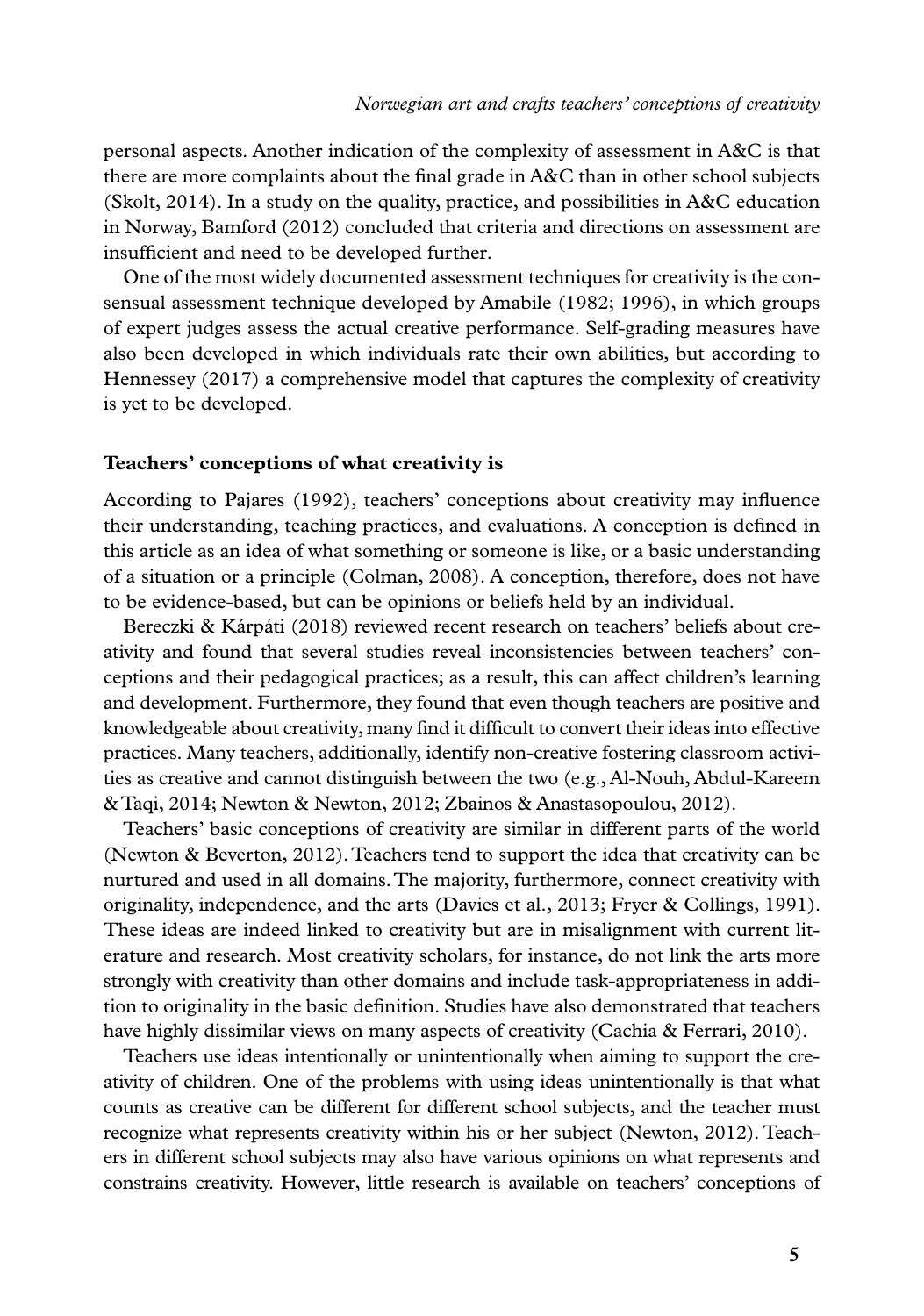creativity in different school subjects and how their understanding influences their teaching.

# **Method**

The aim of this research was to explore Norwegian A&C teacher's conceptions on creativity in Norwegian compulsory education. The research utilized an anonymous, online survey that focused upon various aspects of creativity within the context of A&C compulsory education classes. The author prepared the survey with reference to the Four C model of creativity (see Kaufman & Beghetto, 2009), two other surveys (Cachia & Ferrari, 2010; Oskarsdottir et al., 2014), and other recent literature (Amabile, 1996; Baer, 2012; Craft, 2011). An initial survey was discussed with experts in the field before being piloted by 29 A&C teachers. Following this, some amendments were made, mostly to the wording, to increase the likelihood of a similar understanding of the questions and statements by all the respondents. However, given that previous research has demonstrated different understandings of the concept of creativity (see Bolden, Harries, & Newton, 2010; Lev-Zamir & Leikin, 2011; Mullet, Willerson, Lamb & Kettler, 2016), the respondents' understanding of the questions was expected to differ to some extent.

Emphasized in this article, is how respondents answered 22 closed-end statements that are divided into nine themes (see Appendix 1, a matrix where statements are categorized by themes). A 5-point Likert scale was used to rate the responses.

#### Administration

The survey was set up in ProQuest, an online tool for collecting research data. As there is no exclusive register for A&C teachers in compulsory schools in Norway; the size of the population is unknown. Consequently, it was not possible to conduct a random sampling for a study that explicitly targeted that group of teachers. Therefore, in the spring of 2017, the link to a survey intended for A&C teachers was e-mailed to all 2,872 compulsory schools in Norway (based on a list from the Norwegian Directorate for Education and Training, www.udir.no). The schools' public e-mail addresses were used, and the recipient was asked to forward the survey link to all A&C teachers within the school. The survey received 791 responses. The response rate is not identifiable due to the unknown population size. Consequently, the results are not optimal because the only teachers who answered were those interested in responding. It is, however, unclear how much this has affected the results. Despite this limitation, the results provide useful intimations about A&C teachers' perception of creativity.

## Respondents

In the current paper, an A&C teacher is defined as someone who teaches at least two classes in A&C. This definition excludes those class teachers who are responsible for teaching most subjects to their own class including that of A&C. A similar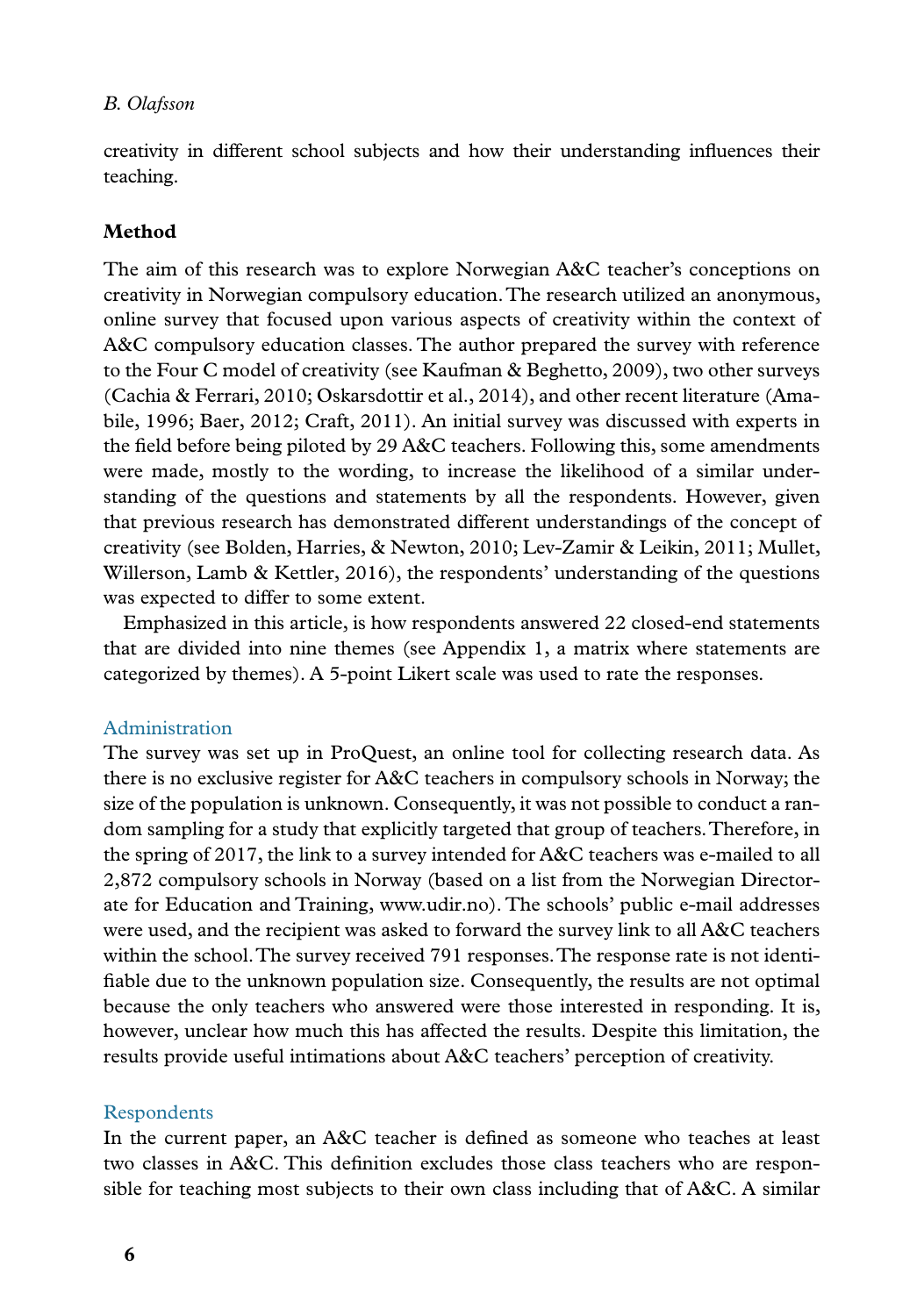definition was used in an earlier research project in which the author had participated (Oskarsdottir et al., 2014).

In total, 85.8% of the respondents were women, eight respondents were under 25 years of age, and the largest age group was 40–49 years, as depicted in Figure 1.

Of the respondents, 41.3% had a general teacher education (*allmennlærerutdanning*), 36.8% had a specialist teacher education (*faglærerutdanning*), and 16.8% had completed a one-year program in educational theory and practice (*praktiskpedagogisk utdanning*) in addition to a bachelor's degree in a subject linked to A&C. Moreover, 15.7% had no formal education in A&C, and the largest group, consisting of 29.2%, had 90–120 ECTS credits for formal education in art and crafts (European Credit Transfer System credits) as demonstrated in Table 1.



*Figure 1.* Gender and age of respondents.

*Table 1.* ECTS credits for formal education in art and crafts.

|                            | n   | $\%$ |
|----------------------------|-----|------|
| No formal education in A&C | 123 | 15.7 |
| 15 ECTS or less            | 57  | 7.3  |
| 16-30 ECTS                 | 105 | 13.4 |
| 31-60 ECTS                 | 129 | 16.4 |
| 61-90 ECTS                 | 72  | 9.2  |
| 90-120 ECTS                | 229 | 29.2 |
| More than 120 ECTS         | 70  | 8.9  |
| Total                      | 785 | 100% |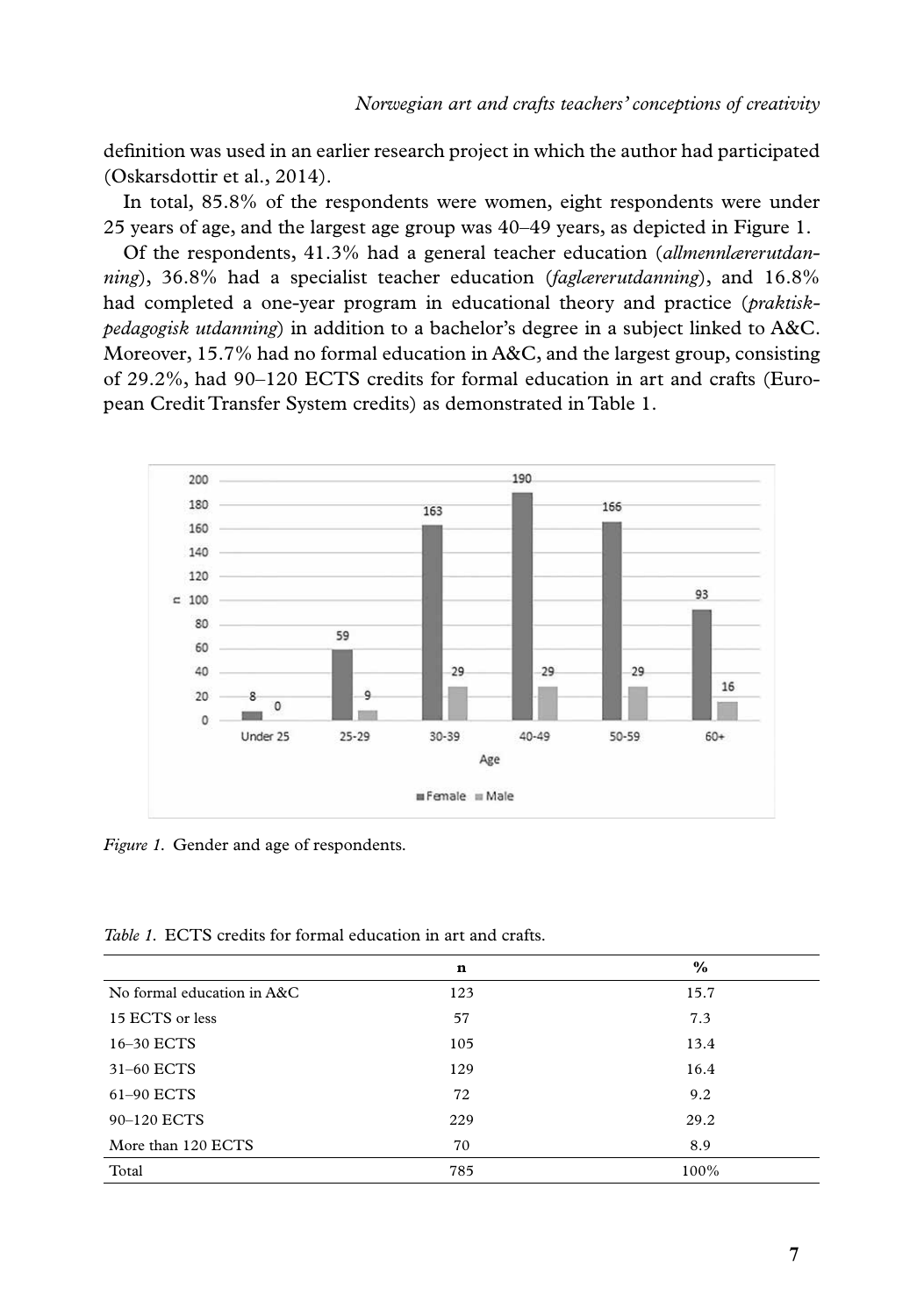Approximately 28% of the respondents taught only A&C. Of these, 12% had less than 15 ECTS credits for specializing in A&C. For nearly half the respondents, or 43%, of those who also taught other subjects, less than 20% of their teaching duties consisted of A&C.

As depicted in Table 2, 42.8% of the respondents had taught for seven years or less and 33% for 16 years or more.

|                     | n   | $\frac{9}{6}$ |
|---------------------|-----|---------------|
| Three years or less | 164 | 20.9          |
| $4-7$ years         | 172 | 21.9          |
| $8-11$ years        | 114 | 14.5          |
| $12-15$ years       | 75  | 9.6           |
| 16 years or more    | 259 | 33.0          |
| Total               | 784 | 100%          |

|  |  |  | Table 2. Number of years in service. |
|--|--|--|--------------------------------------|
|  |  |  |                                      |

## **Results**

The overall results of the 22 statements are presented in Table 3 that shows how many respondents *strongly agree or agree(*\*), *neither agree nor disagree(\*\*)* or *disagree or strongly disagree(\*\*\*)* to each statement. Over 90% of the respondents strongly agreed or agreed on the following five statements: whether creativity could be used in all school subjects, whether it was an important skill, whether it should be emphasized in schools, and whether everyone could be creative.

Notably, opinions were very dissimilar with regard to several statements. As described earlier, one of the core definitions of creativity concerns originality. Nearly half of the respondents strongly agreed or agreed that creativity could be defined as producing something original, but 21% disagreed or strongly disagreed with this statement. Twenty-six percent strongly agreed or agreed that creativity is innate, and 27% disagreed or strongly disagreed. Even though most stated that creativity could be central in all school subjects, almost half of the respondents strongly agreed or agreed that it was easier to develop creative abilities in A&C than in other school subjects and only 21% disagreed with this statement.

The two statements that were linked to creativity and adult life and experience received different answers. Forty-six percent neither agreed nor disagreed on whether it takes a long time to attain the same level of creativity as significant artists and inventors, but 40% strongly agreed or agreed with this statement. However, interestingly, 93% strongly agreed or agreed that children can develop creative ideas just as well as adults.

Two statements within the survey related to assessment. Two thirds of the respondents agreed or strongly agreed that it was possible to assess creativity and 27% neither agreed nor disagreed. Only 24% agreed or strongly agreed that the teacher is the one who assesses creativity while 21.5% disagreed or strongly disagreed with this statement.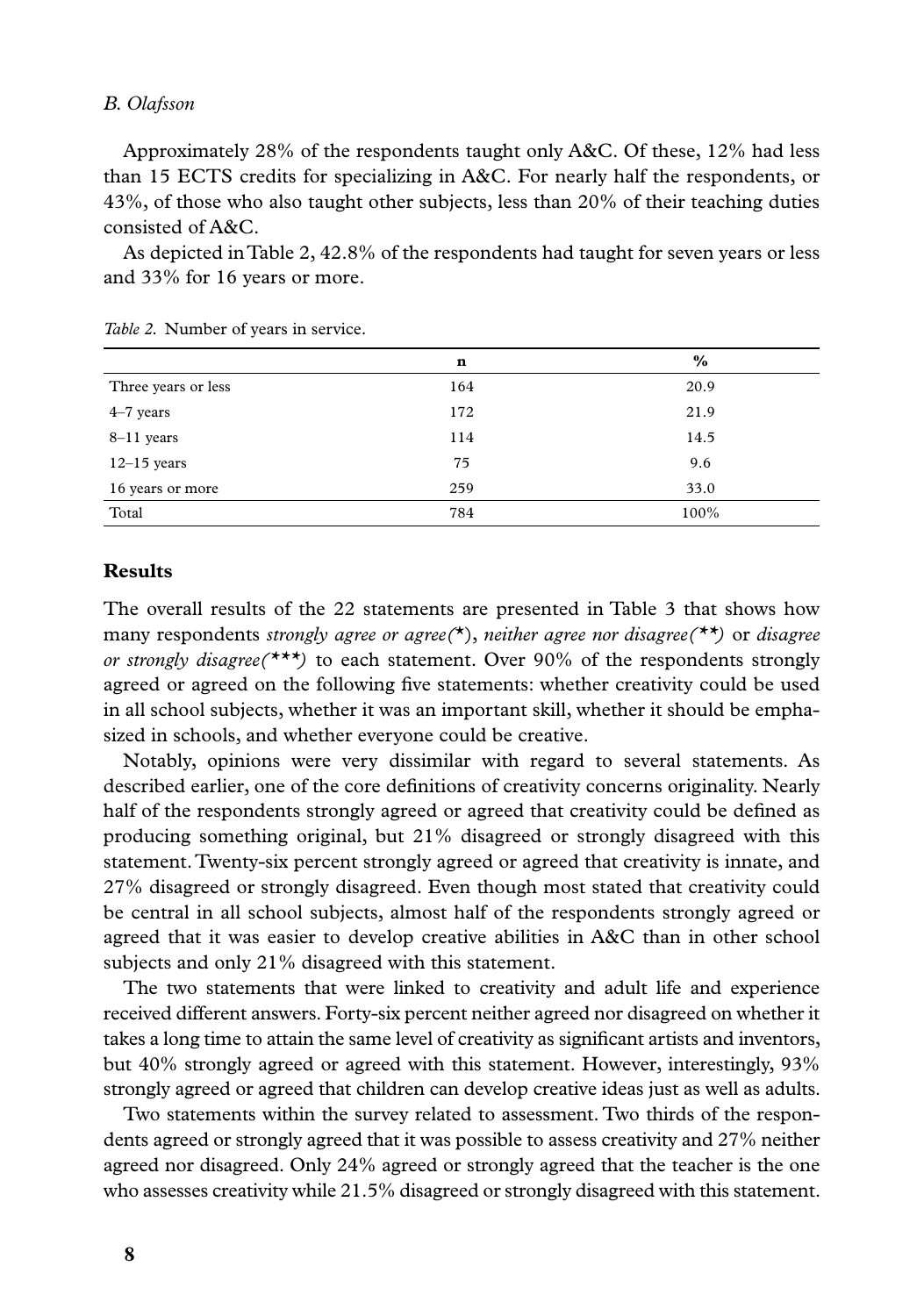| <b>Statement</b>                                                                    | *       | **          | ***   | <b>Total</b>     | $\mathbf n$ |
|-------------------------------------------------------------------------------------|---------|-------------|-------|------------------|-------------|
| It is only relevant to work with creativity in art and crafts                       | 6%      | 6%          | 88%   | 100%             | 771         |
| Creativity can be defined as producing something original                           | 49%     |             |       | 30% 21% 100%     | 758         |
| Creativity can be used in all school subjects                                       | 97%     | 2%          | $1\%$ | 100%             | 772         |
| Everyone can be creative                                                            | 93%     | 5%          | $2\%$ | 100%             | 772         |
| Creativity can be taught                                                            |         | 89% 10%     | $1\%$ | 100%             | 773         |
| Creativity is innate                                                                |         | 26% 48% 27% |       | 100%             | 770         |
| It is possible to assess creativity                                                 |         | 66% 27%     | 7%    | 100%             | 762         |
| It is easier to develop creative abilities in art and crafts than in other subjects |         | 44% 35% 21% |       | 100%             | 775         |
| The inventory in the classroom and access to materials will affect creativity       |         | 88% 10%     | 2%    | 100%             | 771         |
| Student collaboration is important for developing creativity                        |         | 73% 24%     | 3%    | 100%             | 769         |
| It is important for all to learn creativity                                         | 93%     | 6%          | $1\%$ | 100%             | 769         |
| The teacher is the one who assesses student creativity                              |         |             |       | 24% 55% 21% 100% | 764         |
| Students need to learn working techniques before they can be creative               |         | 34% 36% 30% |       | 100%             | 769         |
| Children can have creative ideas that are just as good as adults'                   | 93%     | 5%          | 2%    | 100%             | 766         |
| It is important to emphasize the student's interpretation of the experience         |         | 65% 32%     | 2%    | 100%             | 742         |
| when working with creativity                                                        |         |             |       |                  |             |
| Creativity is a fundamental trait that should be emphasized in schools              | 92%     | 7%          | $1\%$ | 100%             | 770         |
| It takes a long time to attain the same level of creativity as significant          |         | 40% 46% 14% |       | 100%             | 759         |
| artists or inventors                                                                |         |             |       |                  |             |
| Creativity is important for future working life                                     | 96%     | 4%          | $0\%$ | 100%             | 770         |
| It is possible to emphasize creative processes in the classroom without             | 89%     | 9%          | 2%    | 100%             | 768         |
| focusing on the final product                                                       |         |             |       |                  |             |
| It is important for children to develop knowledge in order to become                |         | 80% 18%     | 2%    | 100%             | 767         |
| more creative                                                                       |         |             |       |                  |             |
| The social environment in the classroom will affect individual creativity           | 86% 13% |             | $1\%$ | 100%             | 771         |
| Students have different needs when it comes to the development of creativity        | 89% 10% |             | $1\%$ | 100%             | 762         |

*Table 3.* The respondents' answers to the 22 statements on creativity.

\*Strongly agree or agree \*\*Neither agree nor disagree \*\*\*Disagree or strongly disagree

There was a significant difference between those who had specialist teacher education and those who did not with regard to three of the statements: *creativity is innate*, *it is possible to assess creativity* and *the teacher is the one who assesses student creativity.* Table 4 shows the difference in answers between the two groups. A smaller percentage of those who had a specialized teacher's education stated that creativity was innate. A larger percentage of those who had a specialized teacher education stated that it was possible to assess creativity, and that the teacher was the one who does so. Interestingly, however, only 30.7% of that group stated that this assessment was actually the teacher's task.

There was also a significant difference between those who had taught for seven years or less and those who had taught for more than 16 years with regard to two of the statements; *it is possible to assess creativity* and *it takes a long time to reach the same level of*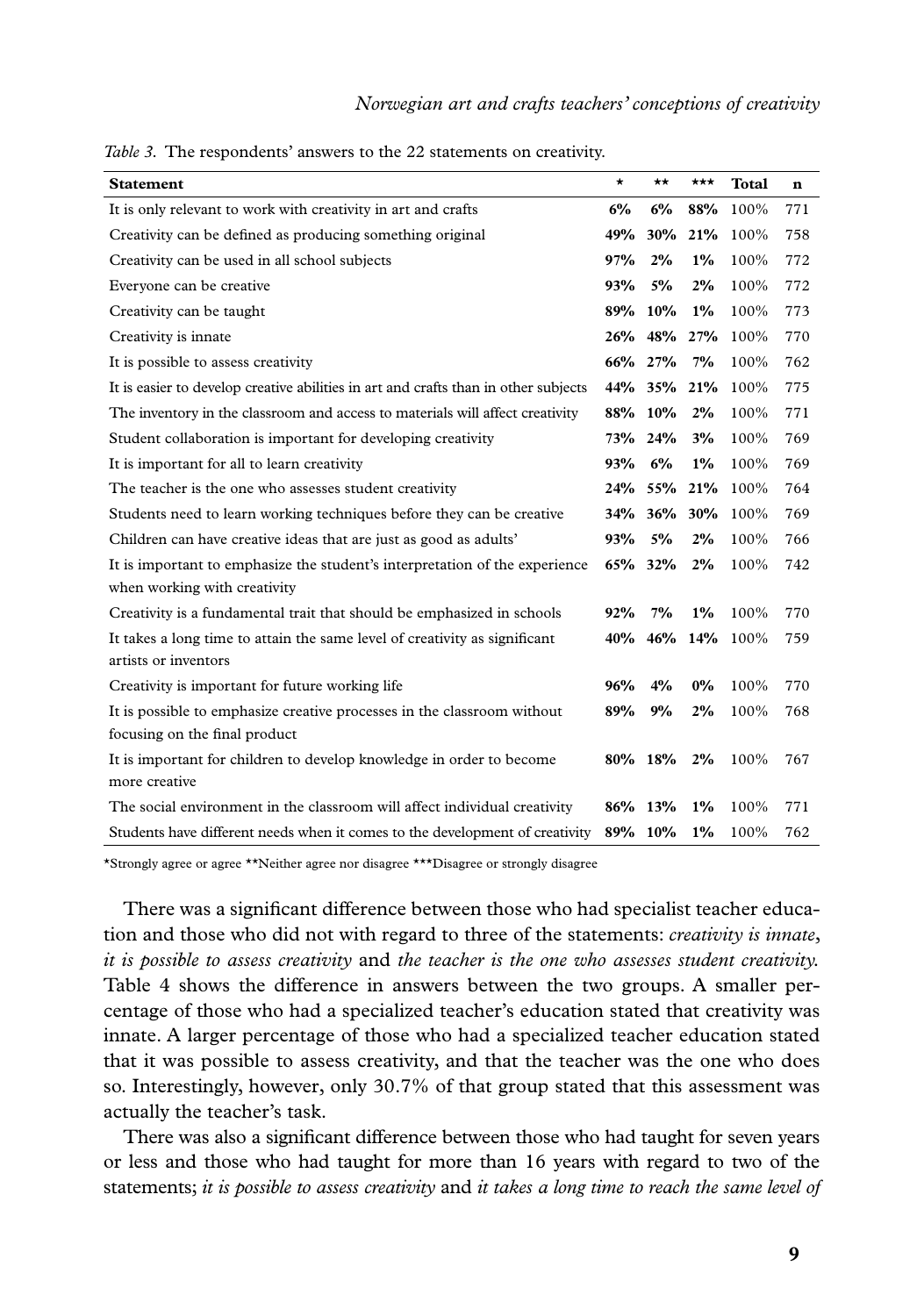| <i>Creativity is innate</i> $(X2(2, N = 765 = 6.06, p = 0.048))$                             |          |              |       |         |     |  |  |  |
|----------------------------------------------------------------------------------------------|----------|--------------|-------|---------|-----|--|--|--|
|                                                                                              | $\star$  | $\star\star$ | $***$ | Total   | N   |  |  |  |
| Have specialist teacher education                                                            | 21.2%    | 48.1%        | 30.7% | $100\%$ | 283 |  |  |  |
| Do not have specialist teacher education                                                     | 27.8%    | 48.1%        | 24.1% | $100\%$ | 428 |  |  |  |
| It is possible to assess creativity $(X2(2, N = 757 = 7.84, p = 0.020))$                     |          |              |       |         |     |  |  |  |
|                                                                                              | $\star$  | $\star\star$ | $***$ | Total   | N   |  |  |  |
| Have specialist teacher education                                                            | 69.9%    | 26.2%        | 3.9%  | $100\%$ | 279 |  |  |  |
| Do not have specialist teacher education                                                     | 63.6%    | 27.2%        | 9.2%  | $100\%$ | 478 |  |  |  |
| The teacher is the one who assesses student creativity $(X2(2, N = 759 = 12.33, p = 0.002))$ |          |              |       |         |     |  |  |  |
|                                                                                              | $\star$  | $\star\star$ | $***$ | Total   | N   |  |  |  |
| Have specialist teacher education                                                            | $30.7\%$ | 51.4%        | 17.9% | $100\%$ | 280 |  |  |  |
| Do not have specialist teacher education                                                     | 19.8%    | 56.6%        | 23.6% | 100%    | 479 |  |  |  |

*Table 4.* Comparison between those with a specialist teacher education and those without.

\*Strongly agree or agree \*\*Neither agree nor disagree \*\*\*Disagree or strongly disagree.

*creativity as significant artists or inventors*. Table 5 shows the difference in answers between the two groups. Of those who had taught for 7 years or less, 57.4% stated it was possible to assess creativity, while for those who had taught 16 years or more the figure was 71.6%. A larger percentage of those teachers with more experience suggested that it takes a long time to attain the same level of creativity as significant artists or inventors.

*Table 5.* Comparison between those with 7 years or less teaching experience in A&C and those with more than 16 years of experience.

| It is possible to assess creativity $(X2(2, N = 557 = 12.31, p = 0.002))$                                                                |         |              |                   |       |     |  |  |  |  |
|------------------------------------------------------------------------------------------------------------------------------------------|---------|--------------|-------------------|-------|-----|--|--|--|--|
|                                                                                                                                          | $\star$ | $\star\star$ | $***$             | Total | N   |  |  |  |  |
| 7 years or less                                                                                                                          | 57.4%   | 32.7%        | $10.0\%$          | 100%  | 251 |  |  |  |  |
| 16 years or more                                                                                                                         | 63.6%   | 27.2%        | 9.2%              | 100%  | 306 |  |  |  |  |
| It takes a long time to reach the same level of creativity as significant artists or inventors $(X2(2, N = 554 = 20.67,$<br>$p = 0.000)$ |         |              |                   |       |     |  |  |  |  |
|                                                                                                                                          | $\star$ | $\star\star$ | $\star\star\star$ | Total | N   |  |  |  |  |
| 7 years or less                                                                                                                          | 30.8%   | 48.0%        | 21.2%             | 100%  | 250 |  |  |  |  |
| 16 years or more                                                                                                                         | 46.4%   | 43.8%        | 9.9%              | 100%  | 304 |  |  |  |  |

\*Strongly agree or agree \*\*Neither agree nor disagree \*\*\*Disagree or strongly disagree.

# **Discussion**

These findings provide insights into varying aspects of the conceptions that teachers have regarding creativity. In the results of the study, three themes stand out as interesting for discussion. These are individual creative capacity, domain knowledge, and assessment. The emphasis in the discussion is on how that understanding could possibly affect creativity-fostering practices.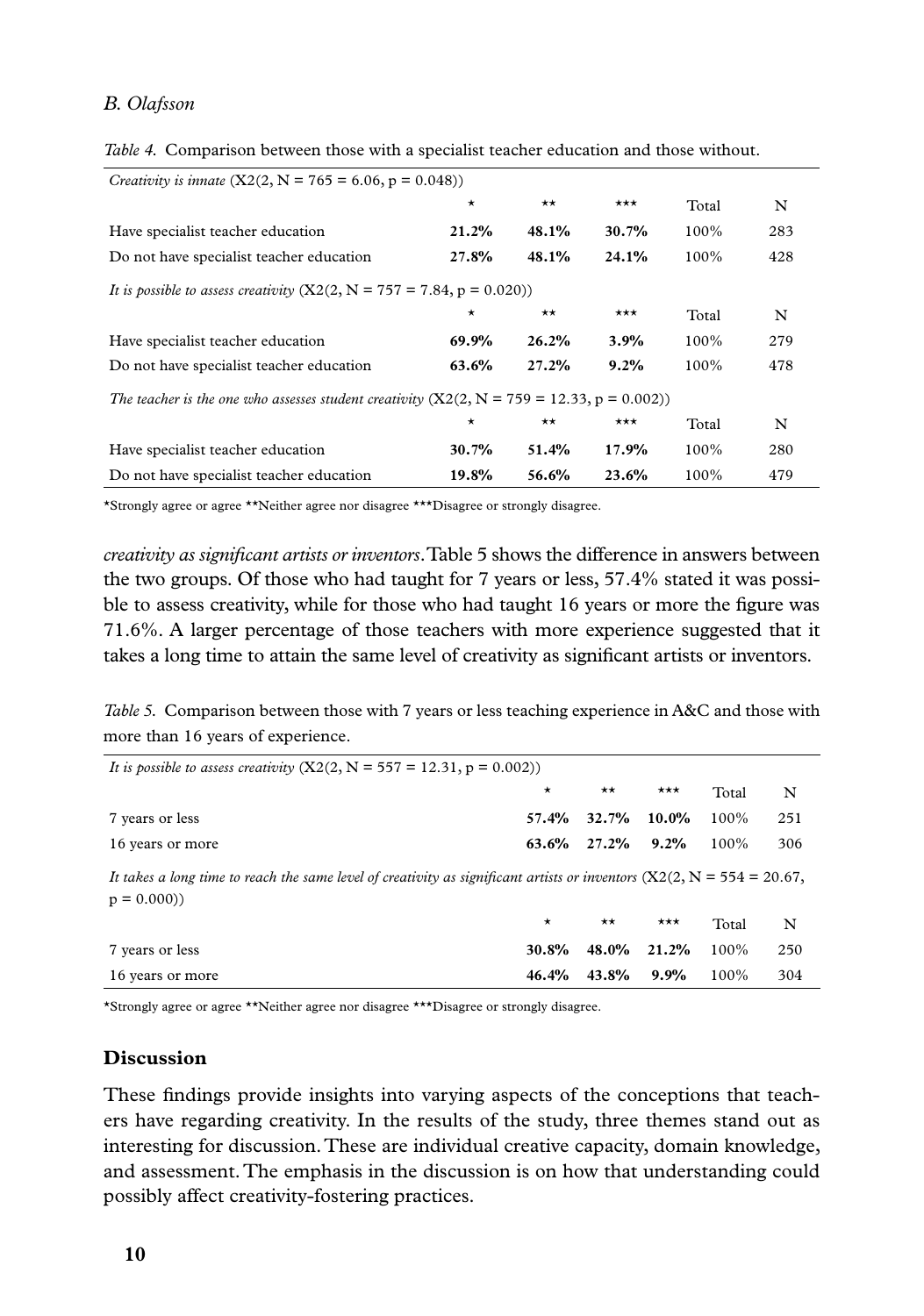# Individual creative capacity

The majority of respondents agreed that creativity is important, as other studies have also revealed (e.g., Cachia & Ferrari, 2010; Kampylis, Berki & Saariluoma, 2009). The respondents, however, expressed various opinions on the nature of the individual's creative capacity. Approximately one-quarter disagreed that creativity is innate and one-quarter agreed with this statement. This ratio was different for both Cachia and Ferrari (2010) and Kampylis et al. (2009), where a much lower percentage believed creativity was innate. However, in Lutnæs' (2011) findings, respondents outlined creativity as an innate ability rather than something that could be learned. It is also interesting to note that only 89% of the respondents strongly agreed or agreed that creativity can be taught. Considering this figure and the answers to whether creativity is innate, one might conjecture that some respondents hold the opinion that creativity could simply be out of reach for some students, or that they find it challenging to support students who show poor creativity or motivation in A&C. However, if one looks at the strong relationship between creativity and learning, as many scholars have pointed out (e.g., Beghetto & Kaufman, 2007; Sawyer, 2010; Vygotsky, 1967/2004), all healthy individuals should be capable of creative thinking. This does not mean that all learning is creative, but that every individual has creative potential and can develop his creativity. Furthermore, the national curriculum (Ministry of Education and Research, 2006) outlines creativity as something that all students should learn and develop. Awareness of the relationship between creativity and learning and other creativity-fostering elements would support teachers to look beyond the actions of a person and attempt to find ways to motivate and help students develop their creativity.

Interestingly, the results of this study also reveal that smaller groups of respondents who have specialized teacher education say that creativity is innate. This could mean that teachers with specialized teacher education in A&C find it easier to develop creativity in their students than those who do not. Perhaps this is because they have a better conception of creativity or that their own creativity and domain knowledge help them understand how they can support students. Creativity scholars have suggested a strong link between a teacher's creativity and student creativity, and even suggesting that a teacher's creativity is a premise for student creativity (NACCCE, 1999; Olafsson & Gulliksen, 2018). Therefore, student creativity may largely be dependent on the teacher's knowledge and skill in the A&C school subject.

## Domain knowledge

This study indicates that many of the respondents view creativity as getting an idea and being domain-general. Despite the majority saying that creativity can be used in all school subjects, almost half of the respondents stated that it was easier to develop creativity within A&C. As noted earlier, creativity has often been linked to the arts (e.g., Kampylis et al., 2009). It is not surprising that A&C teachers, who value their school subject, have this opinion. Furthermore, 93% stated that children could have ideas that are just as creative as those of adults. This indicates that the majority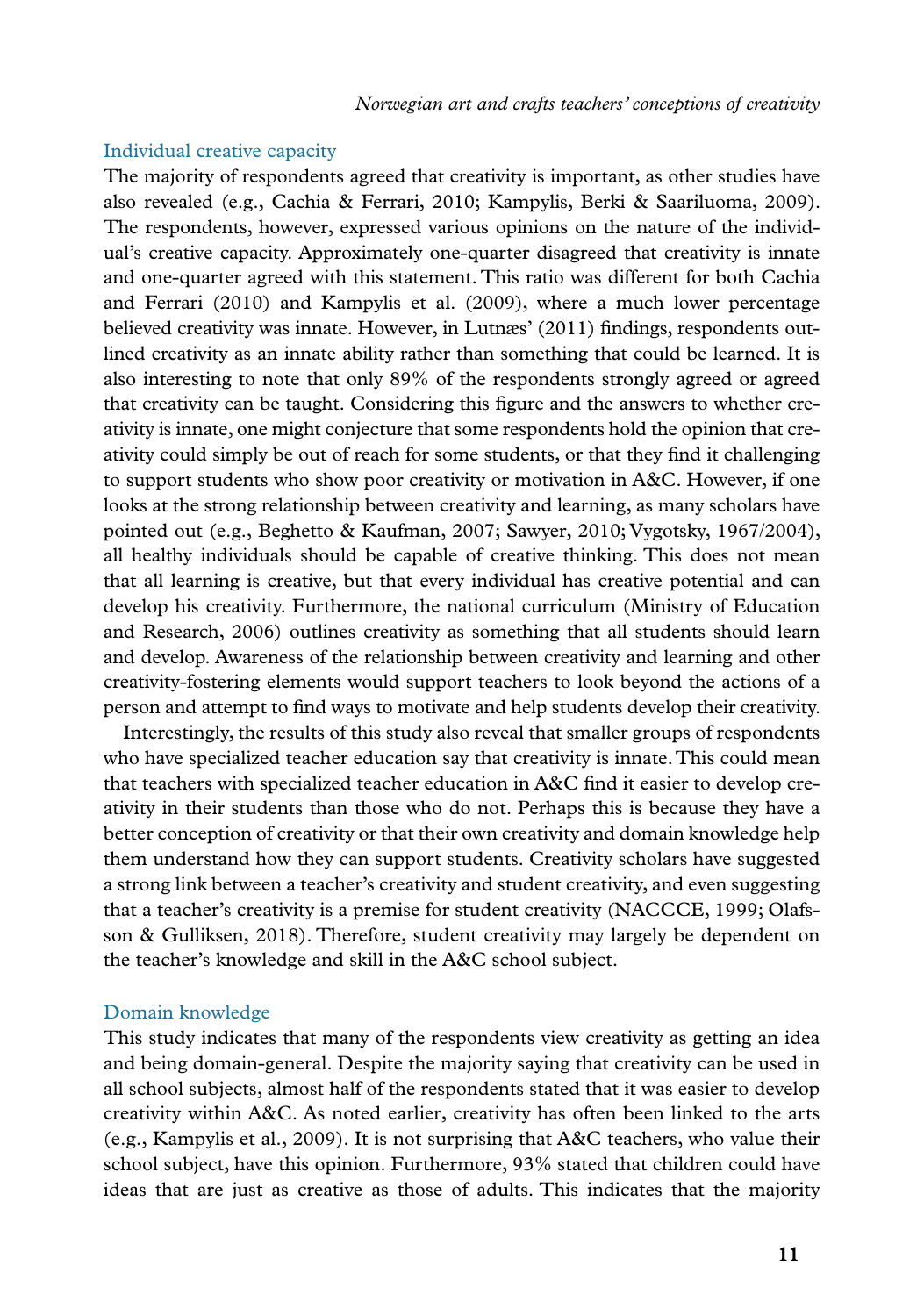of the respondents perceive creativity as forming an idea and undermining the role of domain knowledge for new and novel ideas. Furthermore, this indicates a lack of focus on the sociocultural (contributing with something of significance to a domain).

Domain-specific or domain-general emphasis will lead to various approaches to teaching and different learning outcomes. If a teacher seeks to focus on domainspecific excellence, he should focus on task-specific instruction (Baer, 1998). On the other hand, if the focus is on domain generality, the teacher should introduce students to a variety of materials and techniques, and expose them to a wide area of contexts in which those can be applied in a creative way (Barab & Plucker, 2002). The current A&C curriculum (Ministry of Education and Research, 2006) emphasizes the latter, as it requires the teacher to introduce students to varieties of materials and techniques. In fact, it could be argued that it connects to several domains with emphasis on art, design, and vocational education.

However, creativity scholars have pointed out that extensive domain knowledge is important to make a groundbreaking contribution to a domain (e.g., Csikszentmihalyi, 1999; Gardner, 1993; Sawyer, 2013). Consequently, focusing on domain knowledge and creativity as domain-specific will, in theory, support students to greater creative achievements later in life. Indeed, 80% of the respondents in this research stated that it is important for children to develop knowledge to become more creative. That seems logical, or to take an example: Without knowledge of the attributes of wood and the appropriate tools to process it, it is difficult to make a wooden toy in a creative way in A&C. Nevertheless, controversially, only 40% of the respondents agreed that attaining the same level of creativity as significant artists or inventors takes a long time. Again, this indicates that many of the respondents look at creativity as getting an idea rather than something that is a result of extensive knowledge and experience. However, the results reveal that teachers' views in this regard change somewhat as their level of experience increases (see Table 5), which indicates that a better understanding of the importance of domain knowledge for creativity comes with more experience.

Deeper conceptual understanding of a domain will also support flexibility and the transfer of knowledge to new situations (Sawyer, 2014). This requires deep learning; going deeper into certain aspects of the curriculum and certain core elements within a domain as well as task-specific instruction. Deep learning will support the generation of new ideas, creative flexibility, transfer, and domain knowledge that could lead to eminent creativity. Deep learning is a main emphasis in the new Norwegian national curriculum for compulsory education, *Fagfornyelsen*, which will be implemented in 2020 (Gilje, Landvald & Ludvigsen, 2018; UDIR, 2019a). One of the aims for the new curriculum is to reduce the number of learning goals to enable teachers to meet the goal for deep learning. However, the latest draft of the new A&C curriculum for compulsory education still requires the teacher to cover a wide range of materials, techniques, and theory (UDIR, 2019b) that could be a hindrance for deep learning.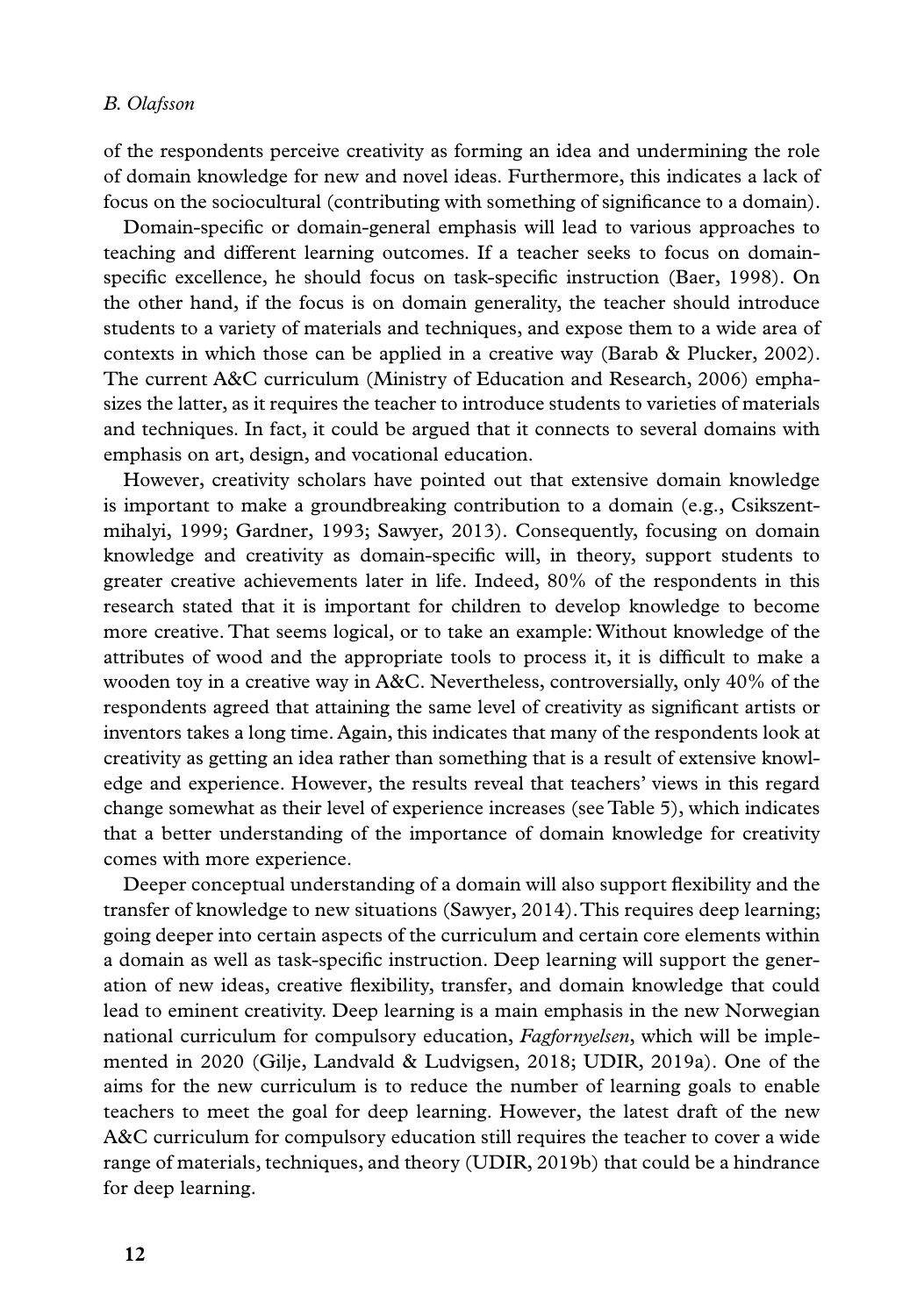#### Assessment

There are no guidelines for assessment of students' creativity in the Norwegian A&C curriculum. However, the curriculum requires teachers to give students grades when they finish studies of the A&C subject in compulsory education. Nevertheless, it was not clear to the respondents how to assess creativity, as only 66% of the respondents agreed or strongly agreed that it was possible to assess creativity and 7% disagreed or strongly disagreed with this statement. This supports Lutnæs' (2011) findings relating to how teachers struggled to define originality and personal expression and found it easier to assess the technical aspects of student products. Assessment has been a weakness in A&C education in Norway, and no clear criteria for how to assess creativity currently exist (Bamford, 2012; Lutnæs, 2013, 2018). Norwegian A&C teachers have developed several tools, such as portfolios and rubrics, to assess students' achievements (e.g., Lutnæs, 2009; Lutnæs 2018; Moe, 2012; Øidvin, 2010), but it is difficult to capture the complexity of students' creative achievements or provide teachers the confidence they need. The fact that there are more complaints about final grades in A&C and other practical school subjects in compulsory education (Skolt, 2014) is another indication that assessment in A&C is unclear and complicated.

Assessment of creativity in any domain is complicated, and a good model is yet to be developed (Hennessey, 2017). However, Beghetto (2005) points out that assessment during creative activities in a classroom is fundamental to the development of students' creativity. Consequently, continuous assessment and feedback might be vital for the progress of students' work. Adequate knowledge and experience in A&C is needed to develop domain-specific practices for continuous assessment. Following a domain-general guideline for assessment may potentially reduce creativity to a mechanical process that does not take into account how creativity unfolds in A&C. Additionally, teachers' conceptual understanding of creativity can affect the way they perceive assessment. For example, previous research has indicated that those who believe creativity can be assessed understand creativity as a skill, while others look at creativity as innate, and therefore something that could not be acquired (Rogers & Fasciato, 2005).

A larger percentage of those who have specialized teacher education in A&C agreed that it is possible to assess creativity, as depicted in Table 4. Moreover, only 24% strongly agreed or agreed that the teacher was the one to assess student creativity. Again, a larger percentage of those with specialized A&C teacher education agreed with this statement compared to those with no such specialization (see Table 4). Consequently, those with specialized A&C teacher education are more confident in assessing creativity.

# **Conclusion**

The aim of this study was to gain knowledge on how A&C teachers in Norwegian compulsory education comprehend creativity. The results confirm recent findings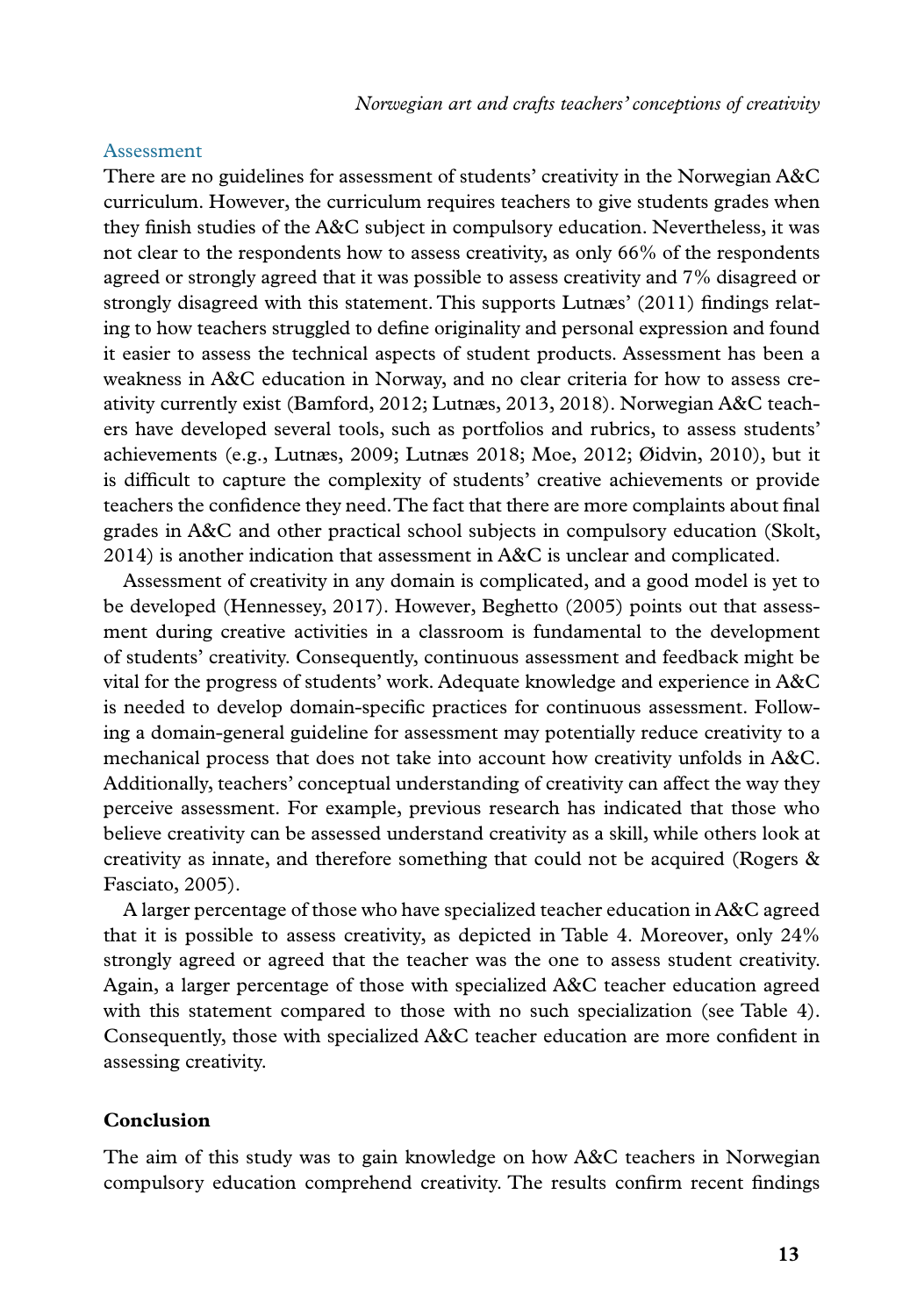that teachers' ideas are in misalignment with current literature. In this research, this misalignment became especially evident regarding individual creative capacity and domain knowledge. The results indicate that some A&C teachers hold the opinion that creativity cannot be developed in all students, and that they find it challenging to support students showing poor creativity skills or a lack of motivation. Furthermore, the results indicate that most A&C teachers view creativity mainly as domain general. As a result, they focus less on domain knowledge that underpins possible prominent socio-cultural creative accomplishments later in life. This understanding can influence how teachers approach deep learning and transfer of knowledge, as emphasized in the new national curriculum for compulsory education that will be implemented in 2020 (UDIR, 2019a; UDIR, 2019b). Emphasizing domain knowledge, deep learning and transfer in creative work will require a different approach in teaching than focusing on creativity as a domain general trait. Results indicate, furthermore, that A&C teachers find it challenging to assess creativity. This substantiates the findings of Bamford (2012), calling for an improvement of the criteria and directions on assessment in A&C education in Norway.

The results presented here do not suggest that A&C teachers lack techniques or practices to encourage students' creativity, development or expressions. Rather, they indicate that A&C teachers may build on their positive attitudes and facilitate better creative practices by improving their conceptual understanding. The following recommendations can be made on the basis of this study. First, the results should encourage in service A&C teachers to acquire and implement new research-based knowledge on creativity in education. A forum for sharing theoretical- and researchbased ideas for teaching would support their understanding and teaching practices. Second, A&C teacher education needs to implement a deeper conceptual understanding of creativity. According to Beghetto (2017) teaching *about* creativity will support the creativity of students through an awareness and understanding of different personal and socio-cultural creativity manifestations. Third, the results suggest that legislators need to apply evidence-based knowledge and definitions when establishing creativity as a significant learning outcome in the national curriculum, in order to support teachers practice and understanding. Fourth, in order to meet the goals of individual creativity development and assessment in the curriculum, improved guidelines are needed. The new A&C curriculum draft encourages deep learning and creativity (UDIR, 2019b), yet it is not evident how this might be realized in practice.

Finally, the findings in this article show the need for additional research in order to identify how A&C teachers aqcuire their conceptions of creativity – and how these conceptions in turn influence their teaching practices.

# **Author biography**

**Brynjar Olafsson** is an assistant professor in art and crafts education at the Department of Visual and Performing Arts Education, University of South-Eastern Norway.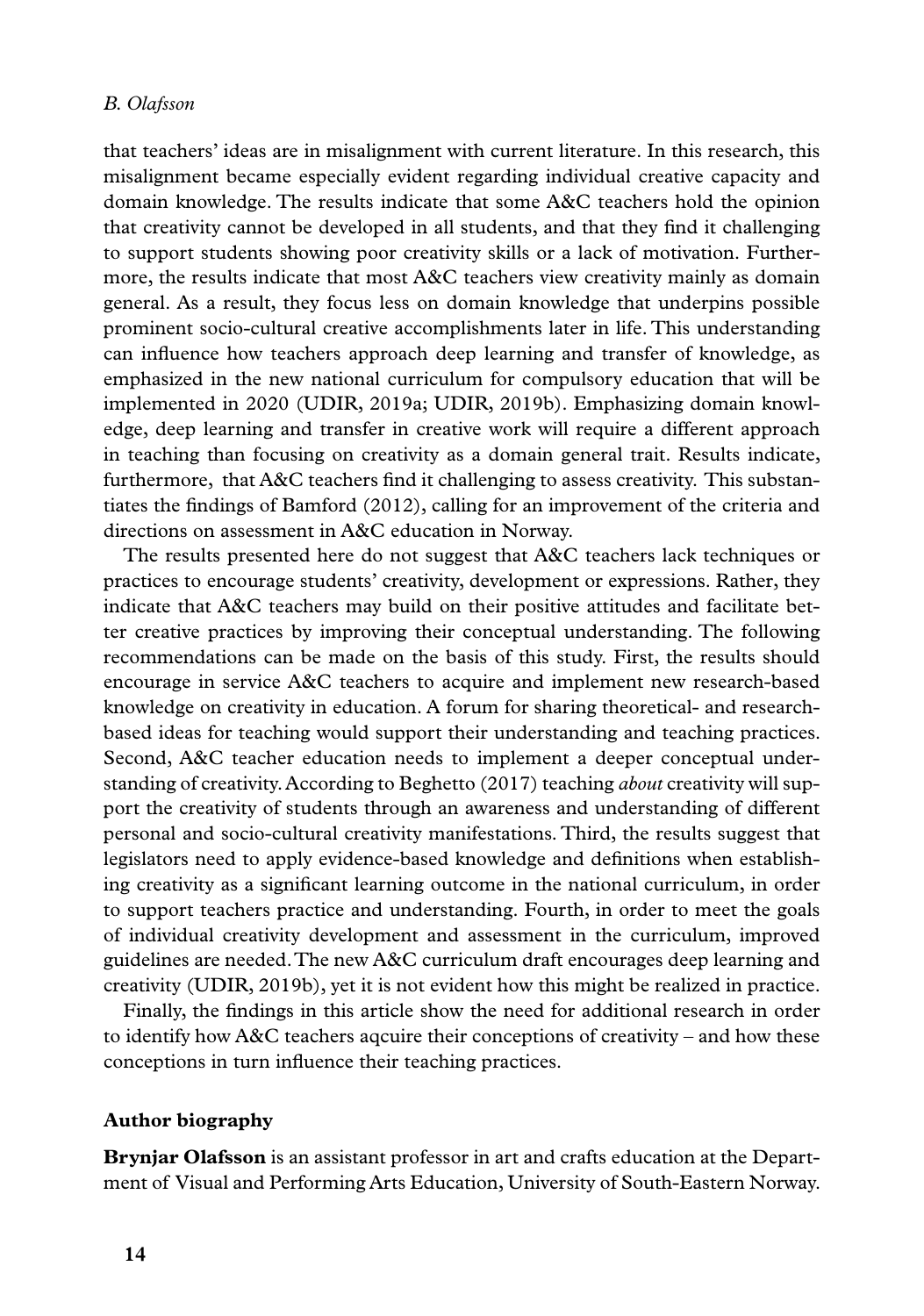He is currently the president of NordFo, Nordic Forum for Research and Development in Educational Sloyd. He has been an editor for the national compulsory curriculum for crafts in Iceland, and has published several articles and book chapters on topics related to art and crafts education.

#### **References**

- Al-Nouh, N. A., Abdul-Kareem, M. M. & Taqi, H. A. (2014). Primary school EFL teachers' attitudes towards creativity and their perceptions of practice. *English Language Teaching*, *7*(9), 74–90. [http://dx.doi.org/](http://dx.doi.org/10.5539/elt.v7n9p74) [10.5539/elt.v7n9p74](http://dx.doi.org/10.5539/elt.v7n9p74)
- Amabile, T. M. (1982). Social psychology of creativity: A consensual assessment technique. *Journal of Personality and Social Psychology*, *43*(5), 997–1013. https://doi.org/10.1037/0022-3514.43.5.997
- Amabile, T. M. (1996). *Creativity in Context*. Boulder, CO: Westview Press.
- Baer, J. (1998). The case for domain specificity of creativity. *Creativity Research Journal*, *11*(2), 173–177. https:// doi.org/10.1207/s15326934crj1102\_7
- Baer, J. (2012). Domain specificity and the limits of creativity theory. *The Journal of Creative Behavior*, *46*(1), 16–29. https://doi.org/10.1002/jocb.002
- Baer, J. (2019). Theory in Creativity Research: The Pernicious Impact of Domain Generality. In C. A. Mullen (Ed.), *Creativity Under Duress in Education?* (CTAE, vol. 3, pp. 119–135). Cham: Springer. [https://doi.](https://doi.org/10.1007/978-3-319-90272-2) [org/10.1007/978-3-319-90272-2](https://doi.org/10.1007/978-3-319-90272-2)
- Bamford, A. (2012). *Arts and cultural education in Norway 2010/2011* (Report, The Norwegian Centre for Arts and Cultural Education). Retrieved from [https://kunstkultursenteret.no/wp-content/uploads/2019/01/](https://kunstkultursenteret.no/wp-content/uploads/2019/01/Arts-and-Cultural-Education-in-Norway-2010-2011.pdf) [Arts-and-Cultural-Education-in-Norway-2010-2011.pdf](https://kunstkultursenteret.no/wp-content/uploads/2019/01/Arts-and-Cultural-Education-in-Norway-2010-2011.pdf)
- Barab, S. & Plucker, J. (2002). Smart people or smart contexts? Cognition, ability, and talent development in an age of situated approaches to knowing and learning. *Educational Psychologist, 37*(3). 165–182. [https://doi.](https://doi.org/ 10.1207/S15326985EP3703_3) [org/ 10.1207/S15326985EP3703\\_3](https://doi.org/ 10.1207/S15326985EP3703_3)
- Beghetto, R. A. (2005). Does assessment kill student creativity? *The Educational Forum*, *69*(3), 254–263. https:// doi.org/10.1080/00131720508984694
- Beghetto, R. A. (2013). *Killing ideas softly. The promise and perils of creativity in the classroom*. Charlotte, NC: Information Age Publishing.
- Beghetto, R. A. (2017). Creativity in Teaching. In J. Kaufman, V. Glăveanu & J. Baer (Eds.), Cambridge Handbook of Creativity across Different Domains (pp. 549–564). Cambridge: Cambridge University Press.
- Beghetto, R. A. & Kaufman, J. C. (2007). Toward a broader conception of creativity: A case for "mini-c" creativity. *Psychology of Aesthetics, Creativity, and the Arts*, *1*(2), 73–79. https://doi.org/10.1037/1931-3896.1.2.73
- Beghetto, R. A. & Kaufman, J. C. (2010). Broadening Conceptions of Creativity in the Classroom. In R. Beghetto & J. Kaufman (Eds.), *Nurturing Creativity in the Classroom* (pp. 191–205). Cambridge: Cambridge University Press. https://doi.org/10.1017/CBO9780511781629.010
- Beghetto, R. A. & Kaufman, J. C. (Eds.). (2017). *Nurturing Creativity in the Classroom* (2nd ed.). Cambridge: Cambridge University Press. https://doi.org/10.1017/CBO9780511781629
- Bereczki, E. O. & Kárpáti, A. (2018). Teachers' beliefs about creativity and its nurture: A systematic review of the recent research literature. *Educational Research Review*, *23*, 25–56. [https://doi.org/10.1016/j.edurev.](https://doi.org/10.1016/j.edurev.2017.10.003) [2017.10.003](https://doi.org/10.1016/j.edurev.2017.10.003)
- Bolden, D. S., Harries, T. V. & Newton, D. P. (2010). Pre-Service Primary Teachers' Conceptions of Creativity in Mathematics. *Educational Studies in Mathematics*, *73*(2), 143–157. https://doi.org/10.1007/s10649-009- 9207-z
- Cachia, R. & Ferrari, A. (2010). *Creativity in Schools: A Survey of Teachers in Europe* (Report, European Commission). Retrieved from [http://publications.jrc.ec.europa.eu/repository/bitstream/JRC59232/jrc](http://publications.jrc.ec.europa.eu/repository/bitstream/JRC59232/jrc59232.pdf) [59232.pdf](http://publications.jrc.ec.europa.eu/repository/bitstream/JRC59232/jrc59232.pdf)
- Colman, A. M. (2008). *Oxford Dictionary of Psychology*. Oxford: Oxford University Press.
- Craft, A. (2000). *Creativity Across the Primary Curriculum: Framing and Developing Practice*. Abingdon, UK: Routledge.
- Craft, A. (2011). *Creativity and Education Futures: Learning in a Digital Age*. Stoke-on-Trent: Trentham Books.
- Csikszentmihalyi, M. (1999). Implications of a Systems Perspective for the Study of Creativity. In R. J. Sternberg (Ed.), *Handbook of Creativity* (pp. 313–335). Cambridge: Cambridge University Press. https:// doi.org/10.1017/CBO9780511807916.018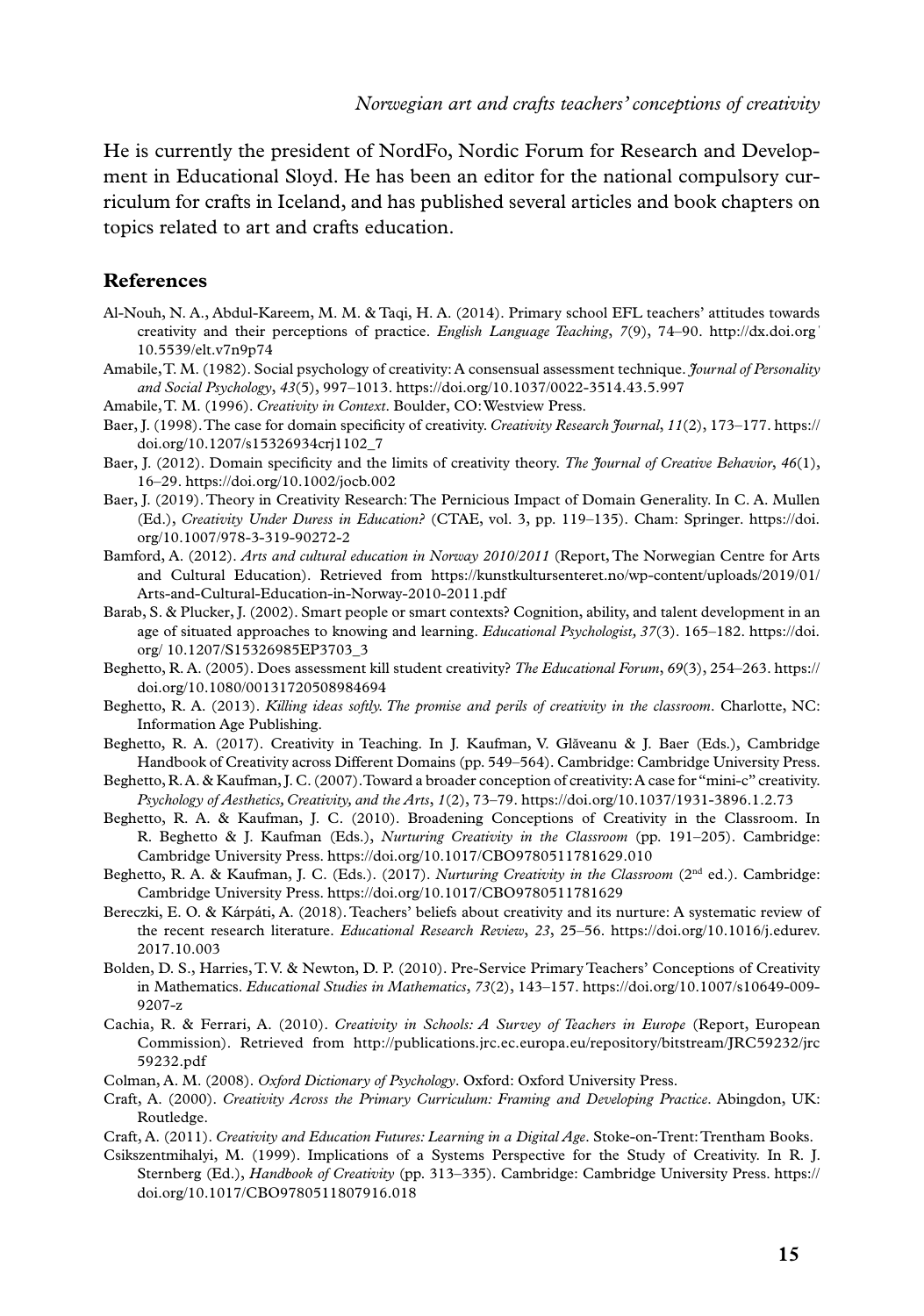- Davies, D., Jindal-Snape, D., Collier, C., Digby, R., Hay, P. & Howe, A. (2013). Creative learning environments in education – A systematic literature review. *Thinking Skills and Creativity*, *8*, 80–91. [https://doi.](https://doi.org/10.1016/j.tsc.2012.07.004) [org/10.1016/j.tsc.2012.07.004](https://doi.org/10.1016/j.tsc.2012.07.004)
- Diakidoy, I. N. & Kanari, E. (1998). Student Teachers' Beliefs about Creativity. *British Educational Research Journal*, *25*(2), 225–243. https://doi.org/10.1080/0141192990250206
- Eckhoff, A. (2011). Creativity in the Early Childhood Classroom: Perspectives of Preservice Teachers. *Journal of Early Childhood Teacher Education*, *32*(3), 240–255. https://doi.org/10.1080/10901027.2011.594486
- Espeland, M., Arnesen, T. E., Grønsdal, I. A., Holthe, A., Sømoe, K., Wergedahl, H. & Aadland, H. (2013). *Skolefagsundersøkelsen 2011: Praktiske og estetiske fag på barnesteget i norsk grunnskule* (HSH-rapport 2013/7). Retrieved from http://hdl.handle.net/11250/152148
- Fryer, M. & Collings, J. A. (1991). Teachers' views about creativity. *British Journal of Educational Psychology*, *61*(2), 207–219. https://doi.org/10.1111/j.2044-8279.1991.tb00976.x
- Gardner, H. (1993). *Creating Minds*. New York: Basic Books.
- Gilje, Ø., Landvald, Ø. F. & Ludvigsen, S. (2018). Dybdelæring historisk bakgrunn og teoretiske tilnærminger. *Bedre skole*, *30*(4), 22–27. Retrieved from [https://www.utdanningsnytt.no/files/2019/06/27/Bedre%20](https://www.utdanningsnytt.no/files/2019/06/27/Bedre%20Skole%204%202018.pdf) [Skole%204%202018.pdf](https://www.utdanningsnytt.no/files/2019/06/27/Bedre%20Skole%204%202018.pdf)
- Gjærum, R. G. & Gran, A. (2016, September 29). Grunnskolen dreper kreativiteten. *Nordlys*. Retrieved from [https://www.bi.no/globalassets/forskning/institutt-for-kommunikasjon-og-kultur/media/2016-09-29\\_](https://www.bi.no/globalassets/forskning/institutt-for-kommunikasjon-og-kultur/media/2016-09-29_grunnskolen-dreper-kreativiteten.pdf) [grunnskolen-dreper-kreativiteten.pdf](https://www.bi.no/globalassets/forskning/institutt-for-kommunikasjon-og-kultur/media/2016-09-29_grunnskolen-dreper-kreativiteten.pdf)
- Helfand, M., Kaufman, J. C. & Beghetto R. A. (2016) The Four-C Model of Creativity: Culture and Context. In V. Glăveanu (Eds.), *The Palgrave Handbook of Creativity and Culture Research. Palgrave Studies in Creativity and Culture* (pp. 15–36). London: Palgrave Macmillan. https://doi.org/10.1057/978-1-137-46344-9\_2
- Hennessey, B. (2017). Intrinsic motivation and creativity in the classroom. In R. Beghetto & J. Kaufman (Eds.), *Nurturing creativity in the classroom* (2nd ed.) (pp. 227–264). Cambridge: Cambridge University Press. https://doi.org/10.1017/CBO9780511781629.017
- Kampylis, P., Berki, E. & Saariluoma, P. (2009). In-service and prospective teachers' conceptions of creativity. *Thinking Skills and Creativity*, *4*(1), 15–29. https://doi.org/10.1016/j.tsc.2008.10.001
- Kaufman, J. C. (2016). *Creativity 101* (2nd ed.). New York: Springer Publishing Company.
- Kaufman, J. C. & Beghetto, R. A. (2009). Beyond Big and Little: The Four C Model of Creativity. *Review of General Psychology*, *13*(1), 1–12. https://doi.org/10.1037/a0013688
- Kim, K. H. (2011). The Creativity Crisis: The Decrease in Creative Thinking Scores on the Torrance Tests of Creative Thinking. *Creativity Research Journal*, *23*(4), 285–295. [https://doi.org/10.1080/10400419.2011.6](https://doi.org/10.1080/10400419.2011.627805) [27805](https://doi.org/10.1080/10400419.2011.627805)
- Lev-Zamir, H. & Leikin, R. (2011). Creative mathematics teaching in the eye of the beholder: focusing on teachers' conceptions. *Research in Mathematics Education*, *13*(1), 17–32. [https://doi.org/10.1080/1479480](https://doi.org/10.1080/14794802.2011.550715) [2.2011.550715](https://doi.org/10.1080/14794802.2011.550715)
- Lutnæs, E. (2009). Vurdering i kunst og håndverk. *Form, (43)*2, 4–6. Retrieved from [https://www.formbanken.](https://www.formbanken.no/form-2/2018/3/10/vurdering-i-kunst-og-hndverk) [no/form-2/2018/3/10/vurdering-i-kunst-og-hndverk](https://www.formbanken.no/form-2/2018/3/10/vurdering-i-kunst-og-hndverk)
- Lutnæs, E. (2011). *Standpunktvurdering i grunnskolefaget Kunst og håndverk læreres forhandlingsrepertoar* (Doctoral dissertation, The Oslo School of Architecture and Design, Norway). Retrieved from [https://aho.](https://aho.brage.unit.no/aho-xmlui/bitstream/handle/11250/93051/lutnaes.pdf?sequence=3&isAllowed=y) [brage.unit.no/aho-xmlui/bitstream/handle/11250/93051/lutnaes.pdf?sequence=3&isAllowed=y](https://aho.brage.unit.no/aho-xmlui/bitstream/handle/11250/93051/lutnaes.pdf?sequence=3&isAllowed=y)
- Lutnæs, E. (2013). Vurdering av kreativitet i grunnskolefaget Kunst og håndverk et svakt ledd? *Form*, *47*(4), 8–10. Retrieved from https://www.formbanken.no/form-2/2018/5/2/vurdering-av-kreativitet-i-grunnskolefagetkunst-og-hndverk-et-svakt-ledd
- Lutnæs, E. (2018). *Creativity in assessment rubrics*. Paper presented at the International conference on engineering and product design education, Dyson school of design engineering, Imperial College, London, UK. Abstract retrieved from [https://www.designsociety.org/publication/40842/CREATIVITY+IN+](https://www.designsociety.org/publication/40842/CREATIVITY+IN+ASSESSMENT+RUBRICS) [ASSESSMENT+RUBRICS](https://www.designsociety.org/publication/40842/CREATIVITY+IN+ASSESSMENT+RUBRICS)
- Ministry of Education and Research. (2006). Kunnskapsløftet. Oslo: Kunnskapsdepartementet.
- Moe, E. (2012). Estetiske vurderinger i faget kunst og håndverk. *Form*, *46*(3), 16–19.
- Moran, S. & John-Steiner, V. (2003). Creativity in the making: Vygotskys Contemporary Contribution to the Dialectic of Development and Creativity. In M. Marschark (Ed.), *Creativity and Development* (pp. 61–90). Oxford: Oxford University Press. https://doi.org/10.1093/acprof:oso/9780195149005.003.0003
- Mullet, D. R., Willerson, A., Lamb, K. N. & Kettler, T. (2016). Examining teacher perceptions of creativity: A systematic review of the literature. Thinking Skills and Creativity, *21*, 9–30. [https://doi.org/10.1016/j.](https://doi.org/10.1016/j.tsc.2016.05.001) [tsc.2016.05.001](https://doi.org/10.1016/j.tsc.2016.05.001)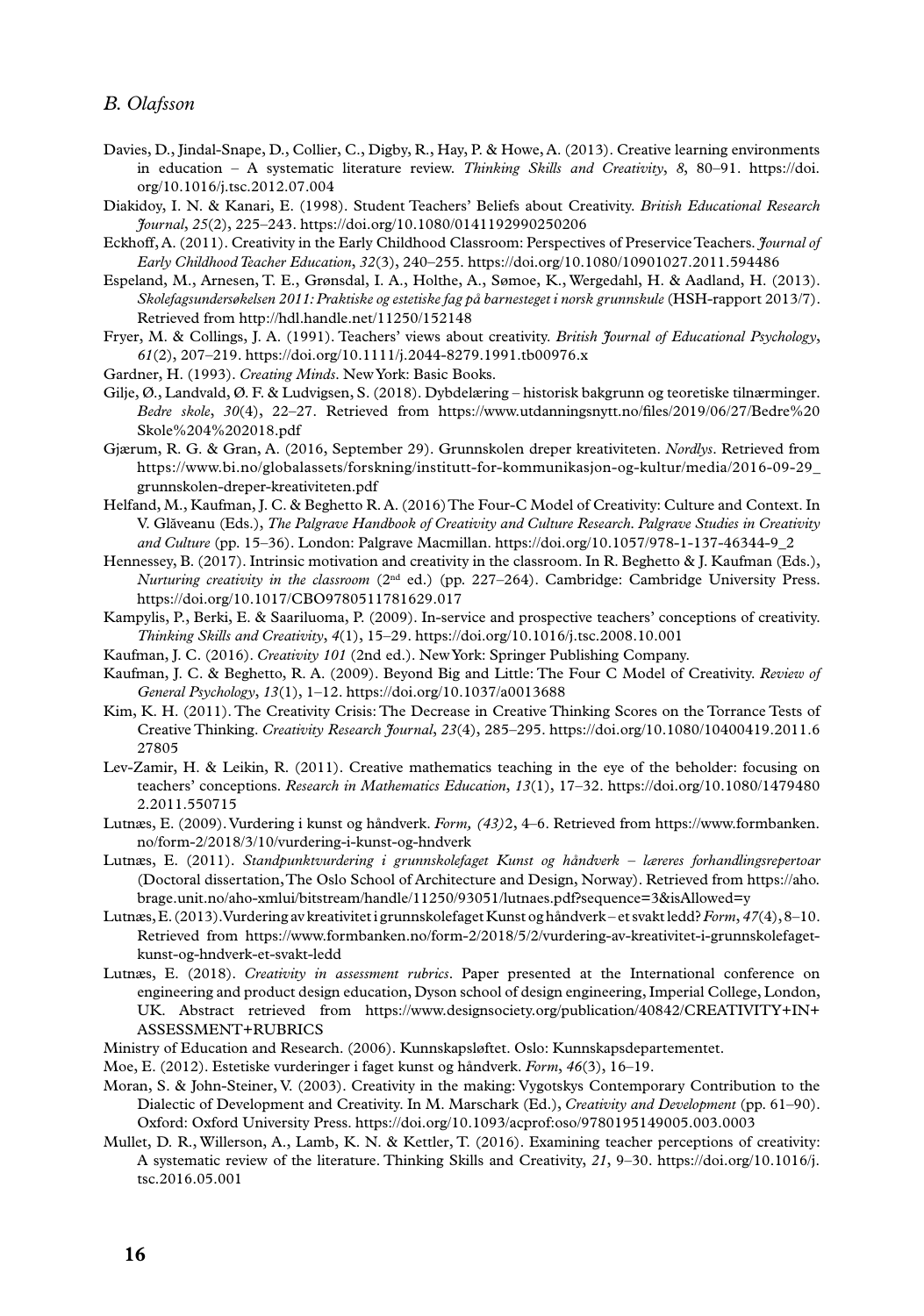- National Advisory Committee on Creative and Cultural Education. (1999). *All Our Futures: Creativity, Culture and Education* (NACCCE Report). Retrieved from http://sirkenrobinson.com/pdf/allourfutures.pdf
- National Research Council. (2000). *How People Learn: Brain, Mind, Experience, and School* (Exp. ed.). Washington, D.C: National Academy Press. Retrieved from https://www.nap.edu/read/9853/chapter/1
- Newton, L. D. (Ed.). (2012). *Creativity for a new curriculum: 5–11*. Abingdon, UK: Routledge.
- Newton, L. & Beverton, S. (2012). Pre-service teachers' conceptions of creativity in elementary school English. *Thinking Skills and Creativity*, *7*(3), 165–176. https://doi.org/10.1016/j.tsc.2012.02.002
- Newton, L. D. & Newton, D. P. (2010). What Teachers See as Creative Incidents in Elementary Science Lessons. *International Journal of Science Education*, *32*(15), 1989–2005. https://doi.org/10.1080/09500690903233249
- Olafsson, B. & Gulliksen, M. S. (2018). Kreativitet i begynneropplæringen. In E. Michaelsen & K. Palm (Eds.), *Den viktige begynneropplæringen* (pp. 249–266). Oslo: Universitetsforlaget.
- Oskarsdottir, G., Olafsdottir, K. A., Olafsson, B., Gudmundsdottir, H. R., Kaldalons, I., Juniusdottir, R., … Gudmundsdottir, S. (2014). List- og verkgreinar. In G. Oskarsdottir (Ed.), *Starfshaettir i grunnskolum vid upphaf 21. aldarinnar* (pp. 241–275). Reykjavik: Haskolautgafan.
- Pajares, M. F. (1992). Teachers' Beliefs and Educational Research: Cleaning up a Messy Construct. *Review of Educational Research*, *62*(3), 307–322. https://doi.org/10.3102/00346543062003307
- Pellegrino, J. W. & Hilton, M. L. (2013). *Education for Life and Work: Developing Transferable Knowledge and Skills in the 21st Century* (Report, National Research Council). Washington: National Academic Press. Retrieved from https://www.nap.edu/read/13398/chapter/1
- Plucker, J. A. & Beghetto, R. A. (2004). Why creativity is domain general, why it looks domain specific, and why the distinction does not matter. In R. J. Sternberg, E. L. Grigorenko & J. L. Singer (Eds.), *Creativity: From potential to realization* (pp. 153–167). Washington: American Psychological Association.
- Renzulli, J. (2017). Developing Creativity Across All Areas of the Curriculum. In R. A. Beghetto & J. C. Kaufman (Eds.), *Nurturing creativity in the classroom* (2nd ed.) (pp. 23–44). New York: Cambridge University Press. https://doi.org/10.1017/9781316212899.006
- Rogers, M. & Fasciato, M. (2005). *Can creativity be assessed?* Paper presented at the British Educational Research Association Annual Conference. Wales: University of Glamorgan. Retrieved from [http://www.leeds.ac.uk/](http://www.leeds.ac.uk/educol/documents/150029.htm) [educol/documents/150029.htm](http://www.leeds.ac.uk/educol/documents/150029.htm)
- Runco, M. A. & Jaeger, G. J. (2012). The Standard Definition of Creativity. *Creativity Research Journal*, *24*(1), 92–96. https://doi.org/10.1080/10400419.2012.650092
- Sawyer, R. K. (2010). Learning for Creativity. In R. A. Beghetto & J. C. Kaufman (Eds.), *Nurturing creativity in the classroom* (pp. 172–190). Cambridge: Cambridge University Press.
- Sawyer, R. K. (2012). *Explaining Creativity. The Science of Human Innovation*. Oxford: Oxford University Press.
- Sawyer, R. K. (2013). *Zig Zag: The Surprising Path to Greater Creativity*. San Fransisco, CA: Jossey Bass.
- Sawyer, R. K. (2014). Introduction. The New Science of Learning. In R. K. Sawyer (Ed.), *The Cambridge Handbook of the Learning Sciences* (2nd ed., pp. 1–18). Cambridge: Cambridge University Press.
- Skolt, H. (2014, July 31). Klagene synker drastisk. *Moss Avis*. Retrieved from [https://www.moss-avis.no/nyheter/](https://www.moss-avis.no/nyheter/klagene-synker-drastisk/s/2-2.2643-1.8528124) [klagene-synker-drastisk/s/2-2.2643-1.8528124](https://www.moss-avis.no/nyheter/klagene-synker-drastisk/s/2-2.2643-1.8528124)
- Sternberg, R. J. (2009). Domain-Generality Versus Domain-Specificity of Creativity. In P. Meusburger, J. Funke & E. Wunder (Eds.), *Milieus of Creativity: An Interdisciplinary Approach to Spatiality of Creativity* (pp. 25–38). Dordrecht: Springer. https://doi.org/10.1007/978-1-4020-9877-2\_3
- Svare, H. (2014). User-Producer Dialogue, Workplace Innovation, and Knowledge in a Regional Innovation System. *Journal of the Knowledge Economy*, *7*(2), 565–586. https://doi.org/10.1007/s13132-014-0229-0
- Utdanningsdirektoratet. (2019a). Fagfornyelsen. Retrieved from [https://www.udir.no/laring-og-trivsel/](https://www.udir.no/laring-og-trivsel/lareplanverket/fagfornyelsen/) [lareplanverket/fagfornyelsen/](https://www.udir.no/laring-og-trivsel/lareplanverket/fagfornyelsen/)
- Utdanningsdirektoratet. (2019b). Høring læreplaner i kunst og håndverk og duodji (2019/3831). Retrieved from https://hoering.udir.no/Hoering/v2/341
- Vygotsky, L. S. (1967/2004). Imagination and Creativity in Childhood. *Journal of Russian and East European Psychology*, *42*(1), 7–97. https://doi.org/10.1080/10610405.2004.11059210
- Winner, E., Goldstein, T. & Vincent-Lancrin, S. (2003). *Art for Art's Sake? The Impact of Arts Education* (Report, Educational Reseach and Innovation). Paris: OECD Publishing. [https://dx.doi.org/10.1787/](https://dx.doi.org/10.1787/9789264180789-en) [9789264180789-en](https://dx.doi.org/10.1787/9789264180789-en)
- Zbainos, D. & Anastasopoulou, A. (2012). Creativity in Greek Music Curricula and Pedagogy: An Investigation of Greek Music Teachers' Perceptions. *Creative Education*, *3*(1), 55–60. [http://dx.doi.org/10.4236/](http://dx.doi.org/10.4236/ce.2012.31009) [ce.2012.31009](http://dx.doi.org/10.4236/ce.2012.31009)
- Øidvin, R. (2010). Vurderingsskjema. *Form 44*(1), 26–27.